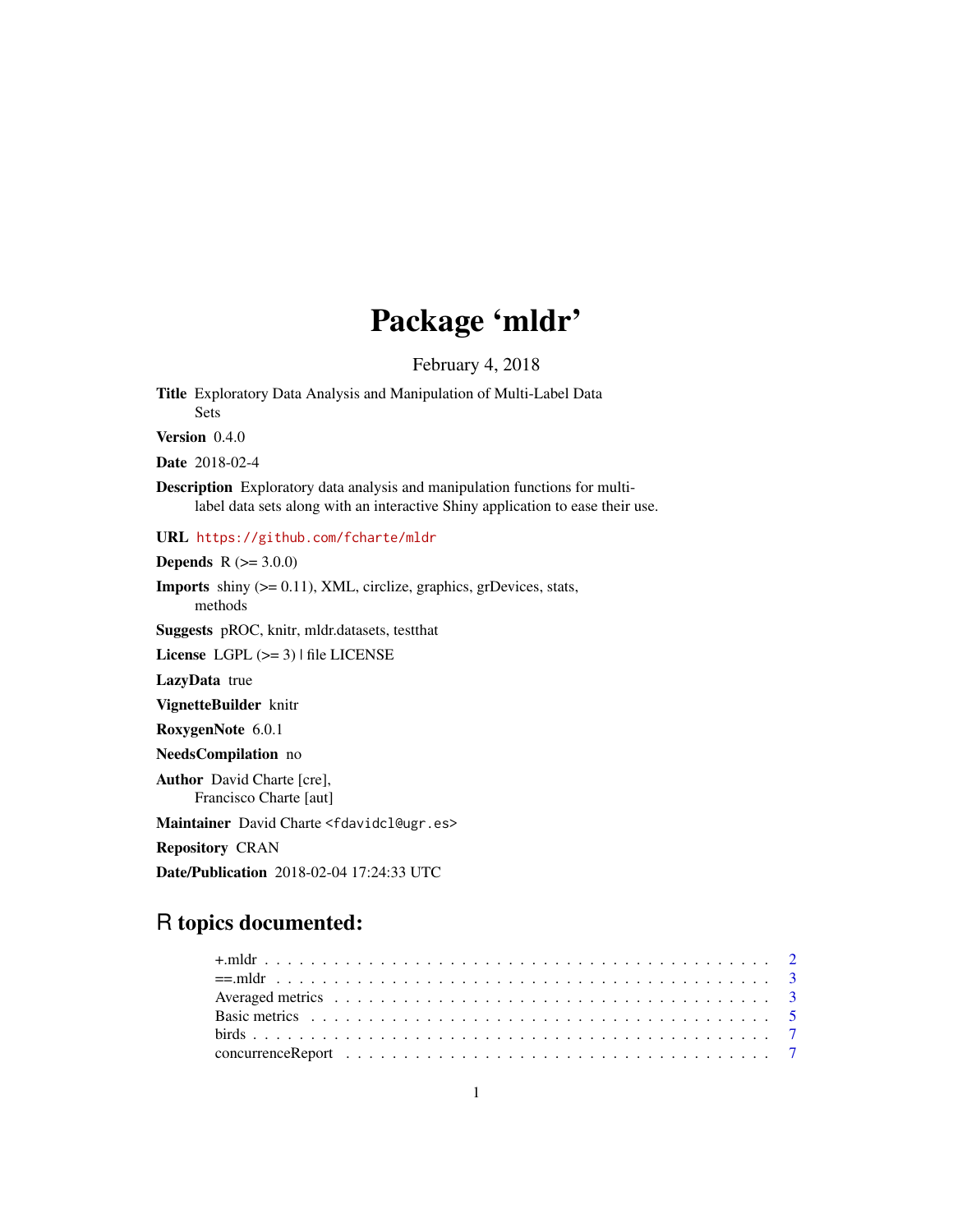#### <span id="page-1-0"></span> $2 \rightarrow +m$

|  |  |  |  |  | -8       |
|--|--|--|--|--|----------|
|  |  |  |  |  | 9        |
|  |  |  |  |  | <b>9</b> |
|  |  |  |  |  | -10      |
|  |  |  |  |  | $-11$    |
|  |  |  |  |  |          |
|  |  |  |  |  |          |
|  |  |  |  |  |          |
|  |  |  |  |  |          |
|  |  |  |  |  |          |
|  |  |  |  |  |          |
|  |  |  |  |  | - 18     |
|  |  |  |  |  |          |
|  |  |  |  |  |          |
|  |  |  |  |  |          |
|  |  |  |  |  |          |
|  |  |  |  |  |          |
|  |  |  |  |  |          |
|  |  |  |  |  |          |

#### **Index** [26](#page-25-0)

<span id="page-1-1"></span>+.mldr *Generates a new mldr object joining the rows in the two mldrs given as input*

## Description

Generates a new mldr object joining the rows in the two mldrs given as input

## Usage

## S3 method for class 'mldr' mldr1 + mldr2

## Arguments

| mldr1 | First mldr object to join  |
|-------|----------------------------|
| mldr2 | Second mldr object to join |

## Value

a new mldr object with all rows in the two parameters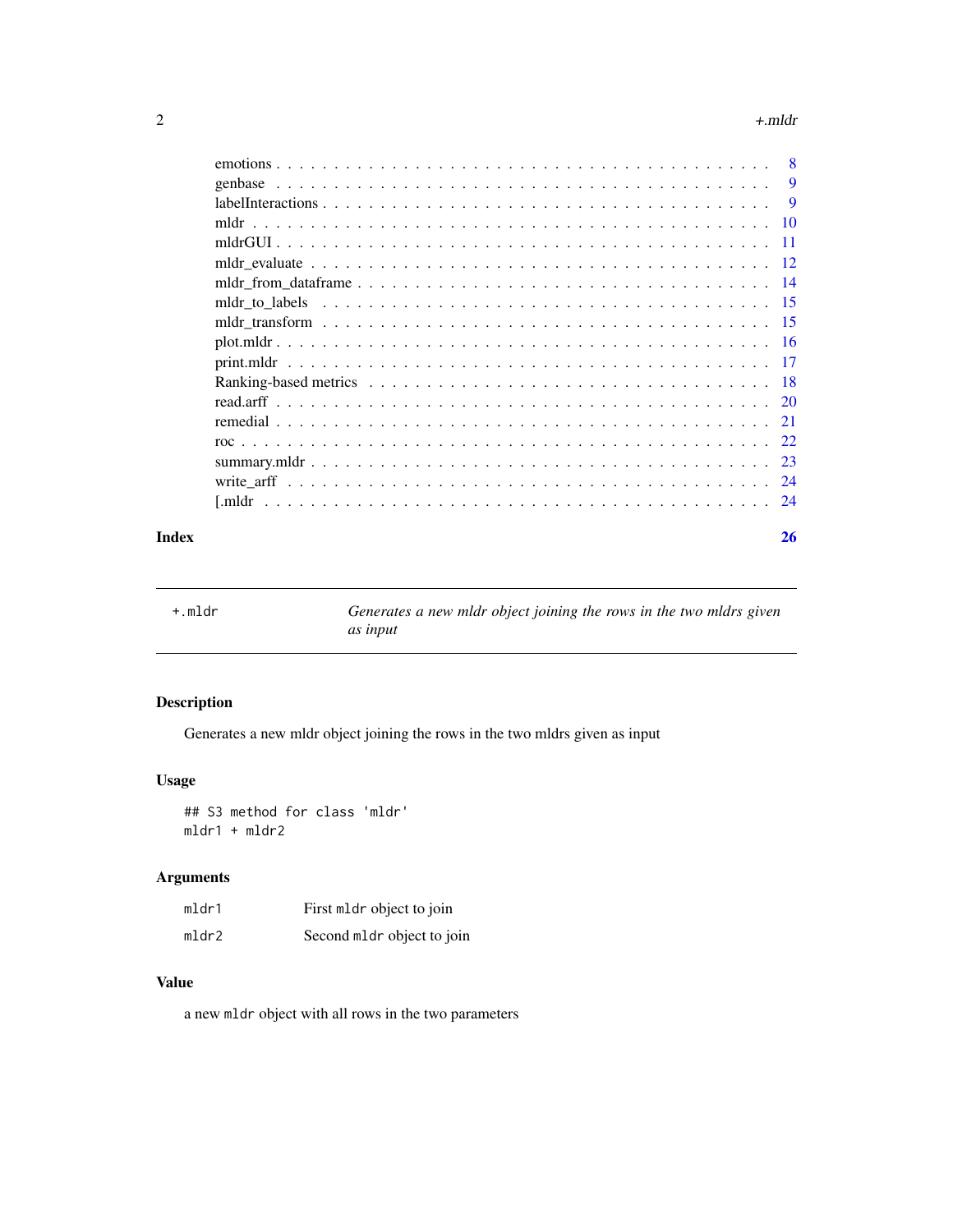<span id="page-2-2"></span><span id="page-2-0"></span>

#### Description

Checks if two mldr objects have the same structure

#### Usage

## S3 method for class 'mldr'  $mldr1 == mldr2$ 

## Arguments

| mldr1 | First mldr object to compare  |
|-------|-------------------------------|
| mldr2 | Second mldr object to compare |

#### Value

TRUE if the two mldr objects have the same structure, FALSE otherwise

<span id="page-2-1"></span>Averaged metrics *Multi-label averaged evaluation metrics*

## Description

Evaluation metrics based on simple metrics for the confusion matrix, averaged through several criteria.

#### Usage

```
accuracy(true_labels, predicted_labels, ...)
```
precision(true\_labels, predicted\_labels, undefined\_value = "diagnose")

```
micro_precision(true_labels, predicted_labels, ...)
```
macro\_precision(true\_labels, predicted\_labels, undefined\_value = "diagnose")

recall(true\_labels, predicted\_labels, undefined\_value = "diagnose")

micro\_recall(true\_labels, predicted\_labels, ...)

macro\_recall(true\_labels, predicted\_labels, undefined\_value = "diagnose")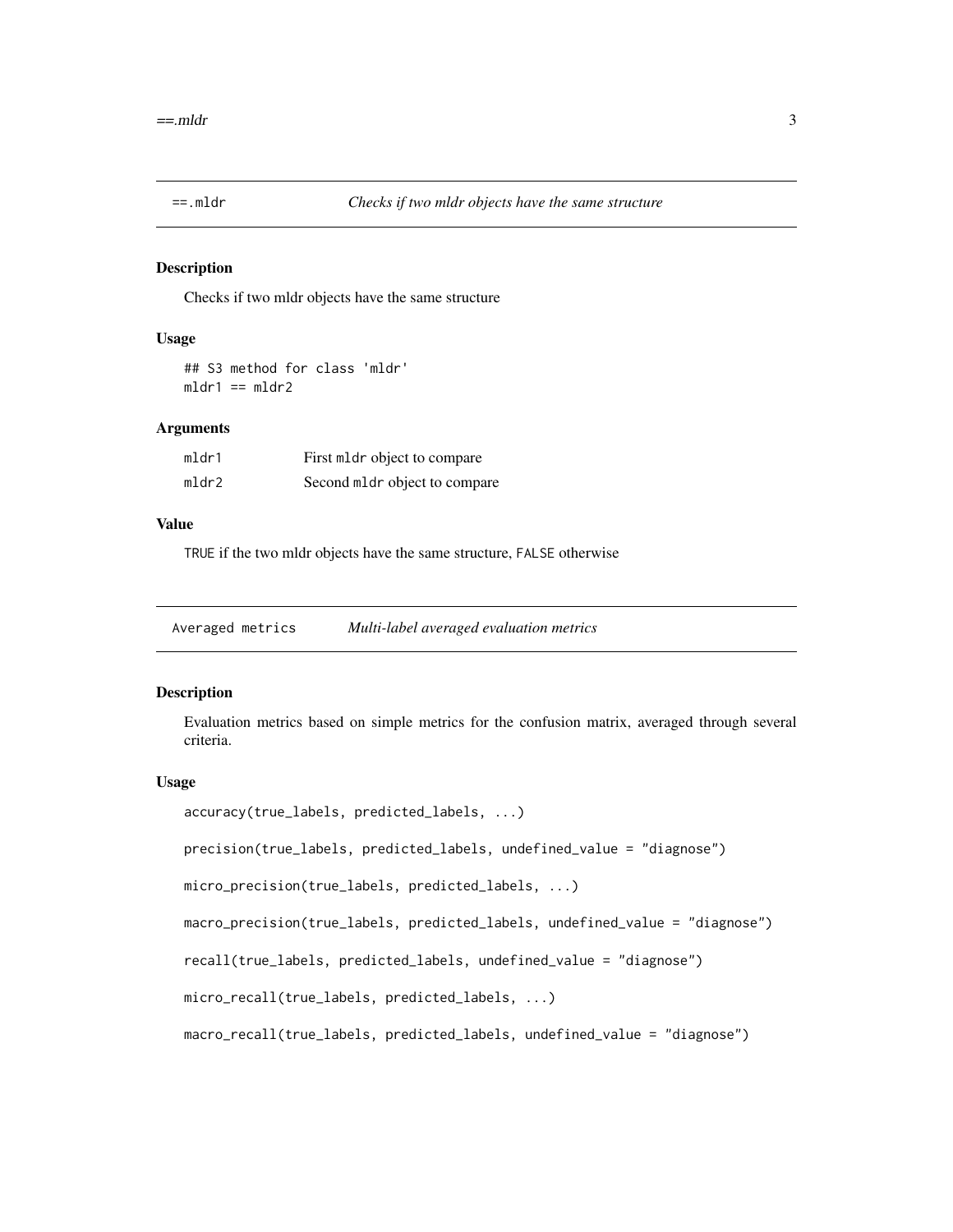```
fmeasure(true_labels, predicted_labels, ...)
```
micro\_fmeasure(true\_labels, predicted\_labels, ...)

```
macro_fmeasure(true_labels, predicted_labels, ...)
```
#### Arguments

true\_labels Matrix of true labels, columns corresponding to labels and rows to instances. predicted\_labels

> Matrix of predicted labels, columns corresponding to labels and rows to instances.

Additional parameters for precision, recall and Fmeasure.

#### undefined\_value

The value to be returned when a computation results in an undefined value due to a division by zero. See details.

#### Details

#### Available metrics in this category

- accuracy: Bipartition based accuracy
- fmeasure: Example and binary partition F<sub>1</sub> measure (harmonic mean between precision and recall, averaged by instance)
- macro\_fmeasure: Label and bipartition based F 1 measure (harmonic mean between precision and recall, macro-averaged by label)
- macro\_precision: Label and bipartition based precision (macro-averaged by label)
- macro\_recall: Label and bipartition based recall (macro-averaged by label)
- micro\_fmeasure: Label and bipartition based F\_1 measure (micro-averaged)
- micro\_precision: Label and bipartition based precision (micro-averaged)
- micro\_recall: Label and bipartition based recall (micro-averaged)
- precision: Example and bipartition based precision (averaged by instance)
- recall: Example and bipartition based recall (averaged by instance)

#### Deciding a value when denominators are zero

Parameter undefined\_value: The value to be returned when a computation results in an undefined value due to a division by zero. Can be a single value (e.g. NA, 0), a function with the following signature:

function(tp, fp, tn, fn)

or a string corresponding to one of the predefined strategies. These are:

- "diagnose": This strategy performs the following decision:
	- Returns 1 if there are no true labels and none were predicted
	- Returns 0 otherwise

This is the default strategy, and the one followed by MULAN.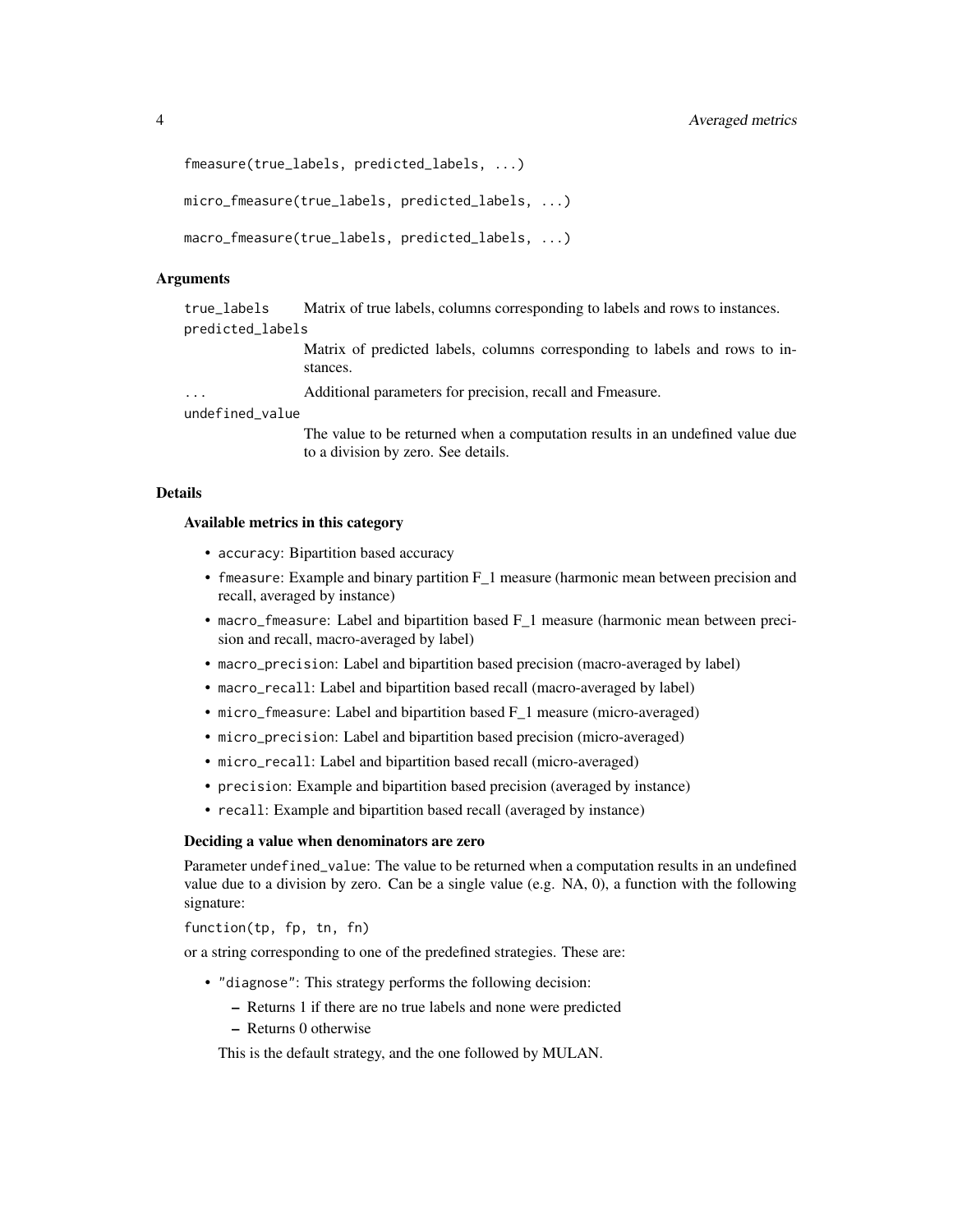#### <span id="page-4-0"></span>Basic metrics 5

- "ignore": Occurrences of undefined values will be ignored when averaging (averages will be computed with potentially less values than instances/labels). Undefined values in microaveraged metrics cannot be ignored (will return NA).
- "na": Will return NA (with class numeric) and it will be propagated when averaging (averaged metrics will potentially return NA).

### Value

Atomical numeric vector containing the resulting value in the range [0, 1].

#### See Also

[mldr\\_evaluate](#page-11-1), [mldr\\_to\\_labels](#page-14-1)

Other evaluation metrics: [Basic metrics](#page-0-0), [Ranking-based metrics](#page-0-0)

#### Examples

```
true_labels <- matrix(c(
1,1,1,
0,0,0,
1,0,0,
1,1,1,
0,0,0,
1,0,0
), ncol = 3, byrow = TRUE)
predicted_labels <- matrix(c(
1,1,1,
0,0,0,
1,0,0,
1,1,0,
1,0,0,
0,1,0
), ncol = 3, byrow = TRUE)
precision(true_labels, predicted_labels, undefined_value = "diagnose")
macro_recall(true_labels, predicted_labels, undefined_value = 0)
macro_fmeasure(
  true_labels, predicted_labels,
  undefined_value = function(tp, fp, tn, fn) as.numeric(fp == 0 && fn == 0)
)
```
<span id="page-4-1"></span>Basic metrics *Multi-label evaluation metrics*

## Description

Several evaluation metrics designed for multi-label problems.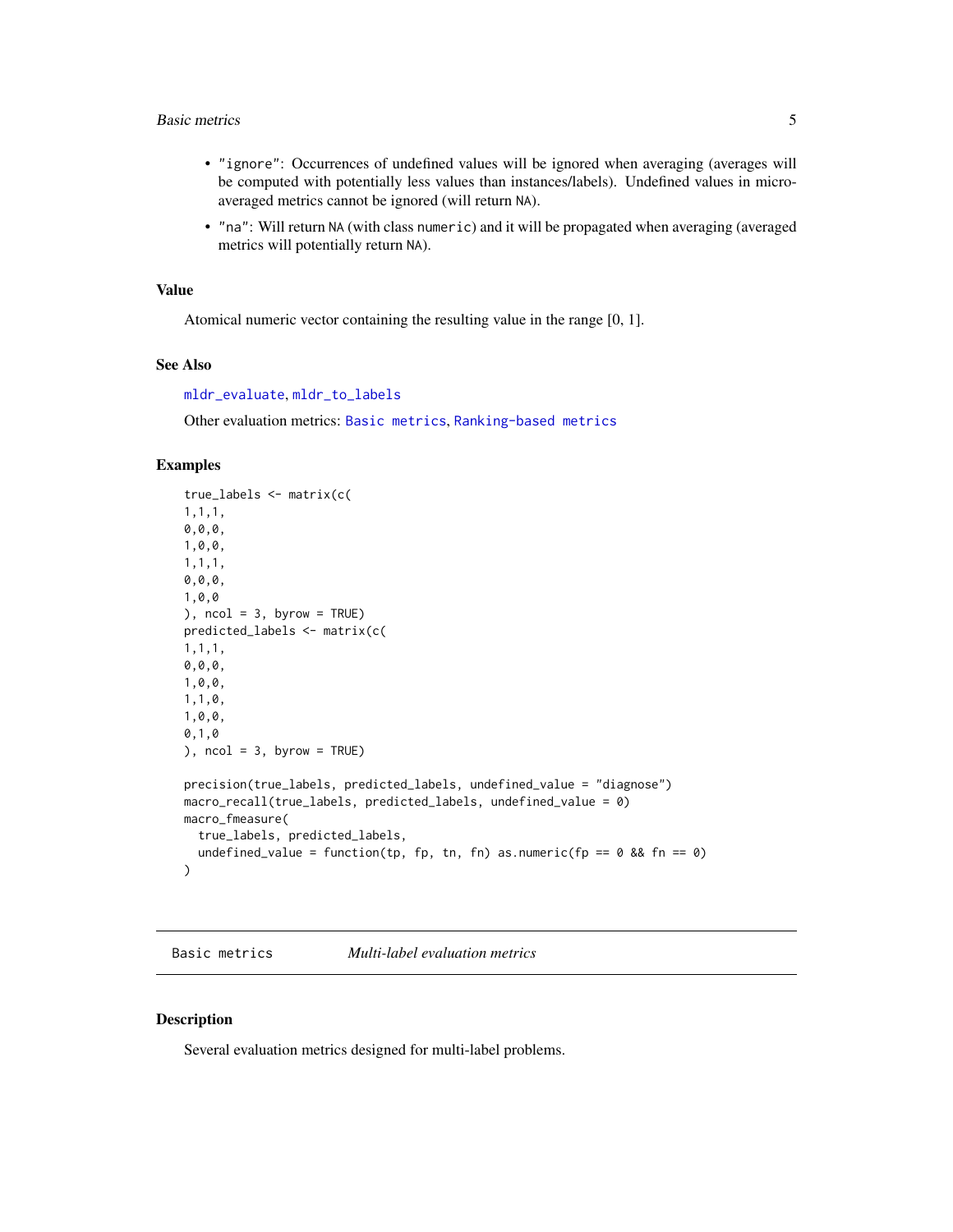#### <span id="page-5-0"></span>Usage

hamming\_loss(true\_labels, predicted\_labels)

```
subset_accuracy(true_labels, predicted_labels)
```
### Arguments

true\_labels Matrix of true labels, columns corresponding to labels and rows to instances. predicted\_labels

> Matrix of predicted labels, columns corresponding to labels and rows to instances.

#### Details

## Available metrics in this category

- hamming\_loss: describes the average absolute distance between a predicted label and its true value.
- subset\_accuracy: the ratio of correctly predicted labelsets.

## Value

Resulting value in the range [0, 1]

#### See Also

[mldr\\_evaluate](#page-11-1), [mldr\\_to\\_labels](#page-14-1)

Other evaluation metrics: [Averaged metrics](#page-0-0), [Ranking-based metrics](#page-0-0)

## Examples

```
true_labels <- matrix(c(
1,1,1,
0,0,0,
1,0,0,
1,1,1,
0,0,0,
1,0,0
), ncol = 3, byrow = TRUE)
predicted_labels <- matrix(c(
1,1,1,
0,0,0,
1,0,0,
1,1,0,
1,0,0,
0,1,0
), ncol = 3, byrow = TRUE)
```
hamming\_loss(true\_labels, predicted\_labels) subset\_accuracy(true\_labels, predicted\_labels)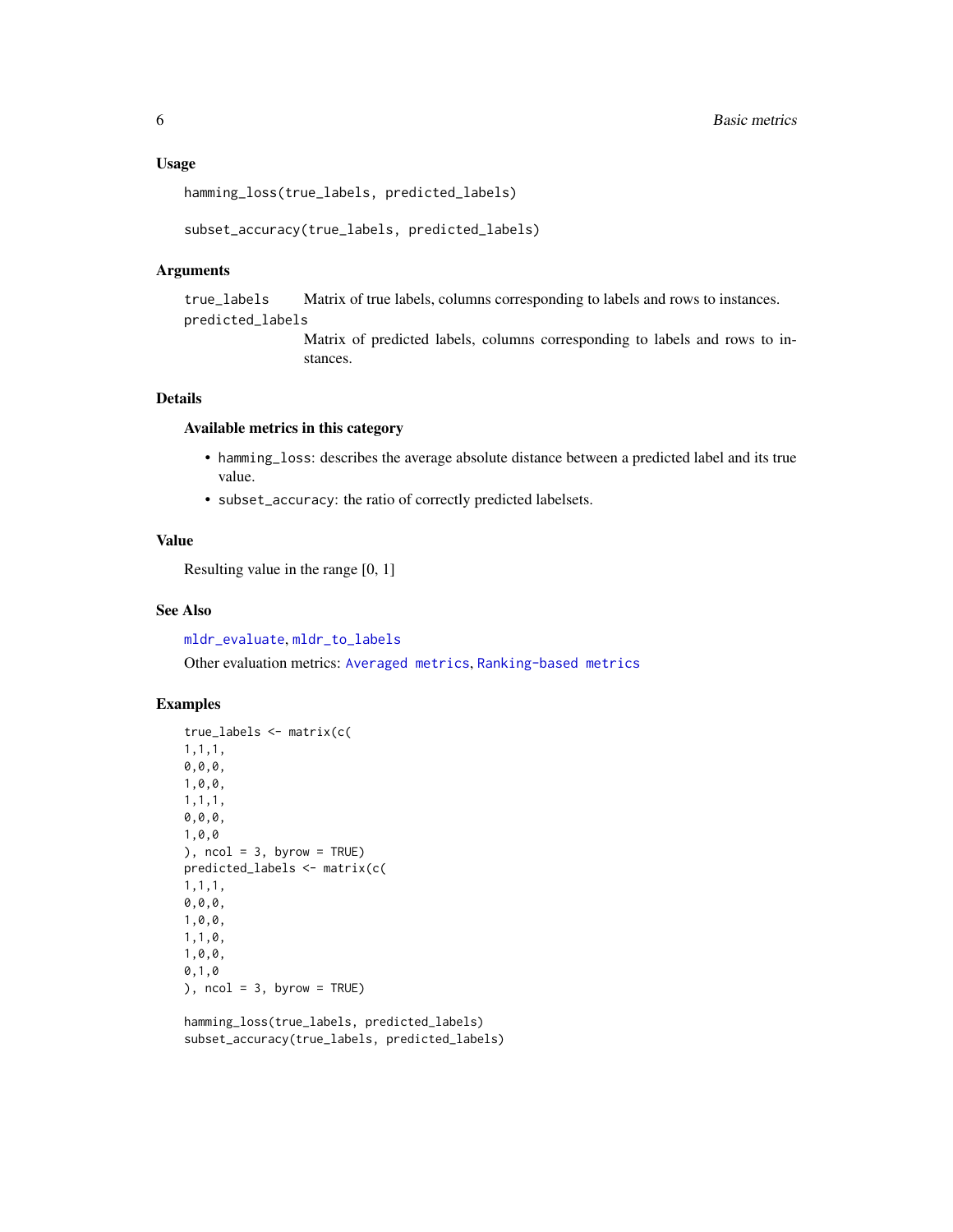<span id="page-6-0"></span>birds *birds*

#### **Description**

birds dataset.

### Usage

birds

#### Format

An mldr object with 645 instances, 279 attributes and 19 labels

#### Source

F. Briggs, Yonghong Huang, R. Raich, K. Eftaxias, Zhong Lei, W. Cukierski, S. Hadley, A. Hadley, M. Betts, X. Fern, J. Irvine, L. Neal, A. Thomas, G. Fodor, G. Tsoumakas, Hong Wei Ng, Thi Ngoc Tho Nguyen, H. Huttunen, P. Ruusuvuori, T. Manninen, A. Diment, T. Virtanen, J. Marzat, J. Defretin, D. Callender, C. Hurlburt, K. Larrey, M. Milakov. "The 9th annual MLSP competition: New methods for acoustic classification of multiple simultaneous bird species in a noisy environment", in proc. 2013 IEEE International Workshop on Machine Learning for Signal Processing (MLSP)

#### Examples

summary(birds) birds\$labels

<span id="page-6-1"></span>concurrenceReport *Generates a label concurrence report*

#### Description

This function produces a label concurrence report, providing the average SCUMBLE, SCUMBLE by label, a list with the minority labels most affected by this problem indicating which majority labels they appear with, and a concurrence plot. The report output is written in the standard output by default, but it could be redirected to a PDF file.

#### Usage

```
concurrenceReport(mld, pdfOutput = FALSE, file = "Rconcurrence.pdf")
```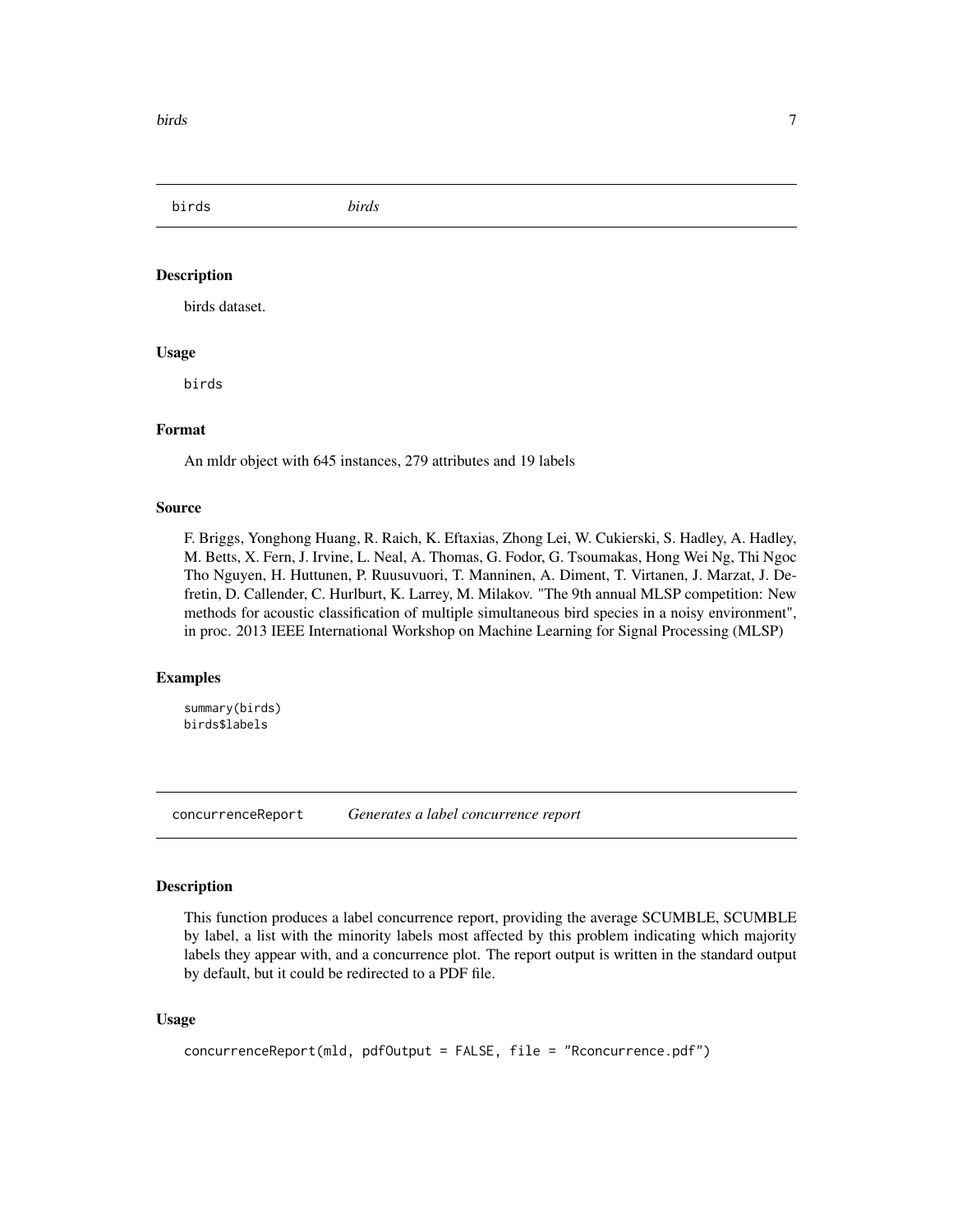<span id="page-7-0"></span>8 emotions and the set of the set of the set of the set of the set of the set of the set of the set of the set of the set of the set of the set of the set of the set of the set of the set of the set of the set of the set o

## Arguments

| mld       | mldr object to analyze                                                                                                                              |
|-----------|-----------------------------------------------------------------------------------------------------------------------------------------------------|
| pdf0utput | Boolean value indicating if the output has to be sent to a PDF file. Defaults to<br>true, so the output is shown in the console.                    |
| file      | If the pdf0utput parameter is true the output will be written in the file specified<br>by this parameter. The default file name is Rocurrence, pdf. |

## Value

None

## See Also

[remedial](#page-20-1), [labelInteractions](#page-8-1)

## Examples

library(mldr) ## Not run: concurrenceReport(birds)

## End(Not run)

emotions *emotions*

## Description

emotions dataset.

## Usage

emotions

#### Format

An mldr object with 593 instances, 78 attributes and 6 labels

#### Source

K. Trohidis, G. Tsoumakas, G. Kalliris, I. Vlahavas. "Multilabel Classification of Music into Emotions". Proc. 2008 International Conference on Music Information Retrieval (ISMIR 2008), pp. 325-330, Philadelphia, PA, USA, 2008

## Examples

summary(emotions) emotions\$labels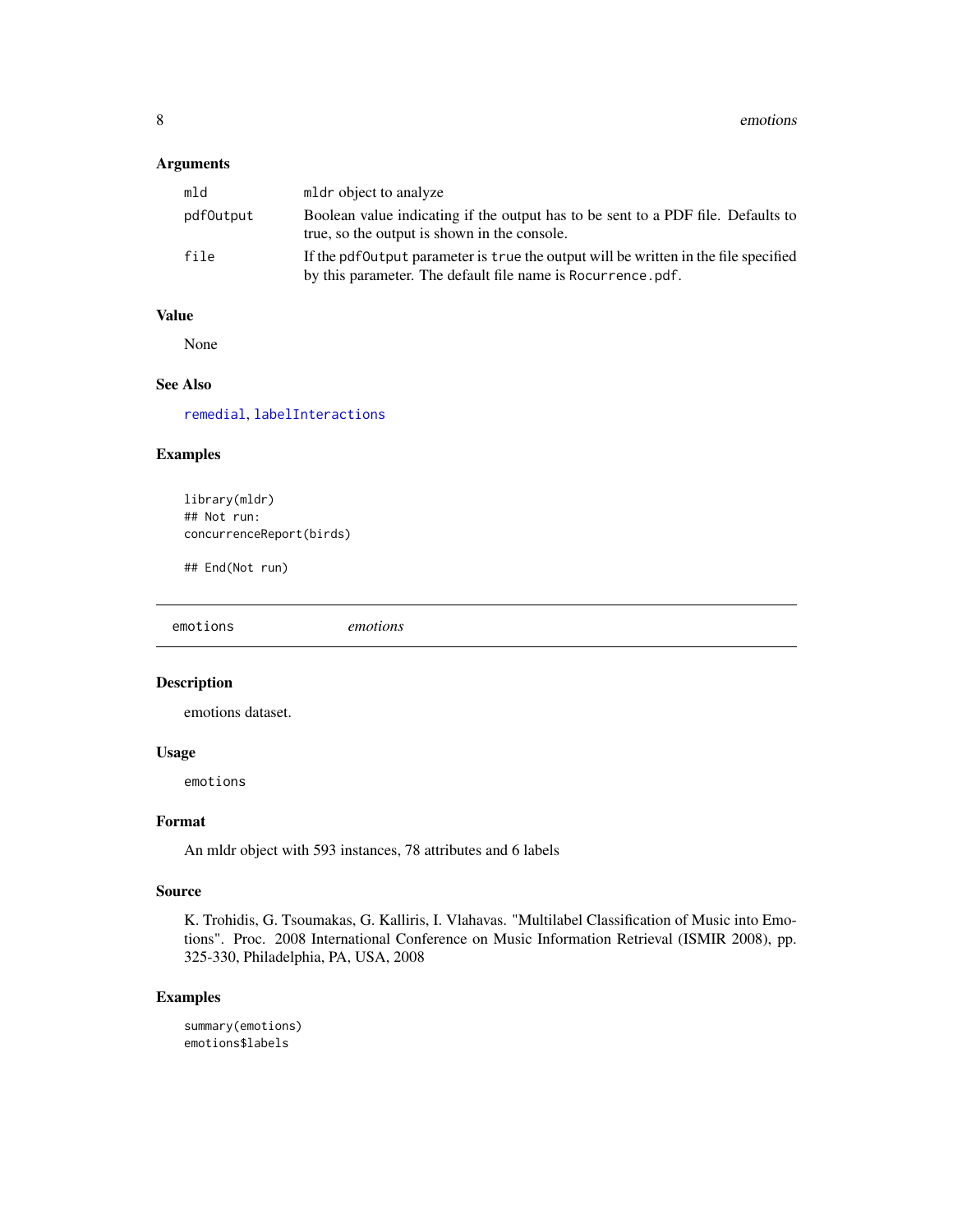<span id="page-8-0"></span>genbase *genbase*

#### Description

genbase dataset.

#### Usage

genbase

## Format

An mldr object with 662 instances, 1213 attributes and 27 labels

#### Source

S. Diplaris, G. Tsoumakas, P. Mitkas and I. Vlahavas. Protein Classification with Multiple Algorithms, Proc. 10th Panhellenic Conference on Informatics (PCI 2005), pp. 448-456, Volos, Greece, November 2005

#### Examples

summary(genbase) genbase\$labels

<span id="page-8-1"></span>labelInteractions *Provides data about interactions between labels*

#### Description

This function facilitates a list with the minority labels most affected by the problem of concurrence with majority labels, provinding the indexes of the majority labels interacting with each minority and also the number of instances in which they appear together.

#### Usage

labelInteractions(mld, labelProportion)

#### Arguments

mld mldr object to analyze

labelProportion

A value in the (0,1] range establishing the proportion of minority labels to be included as result. By default at least 3 or 10% of minority labels are included, or all of them if there are fewer than 3.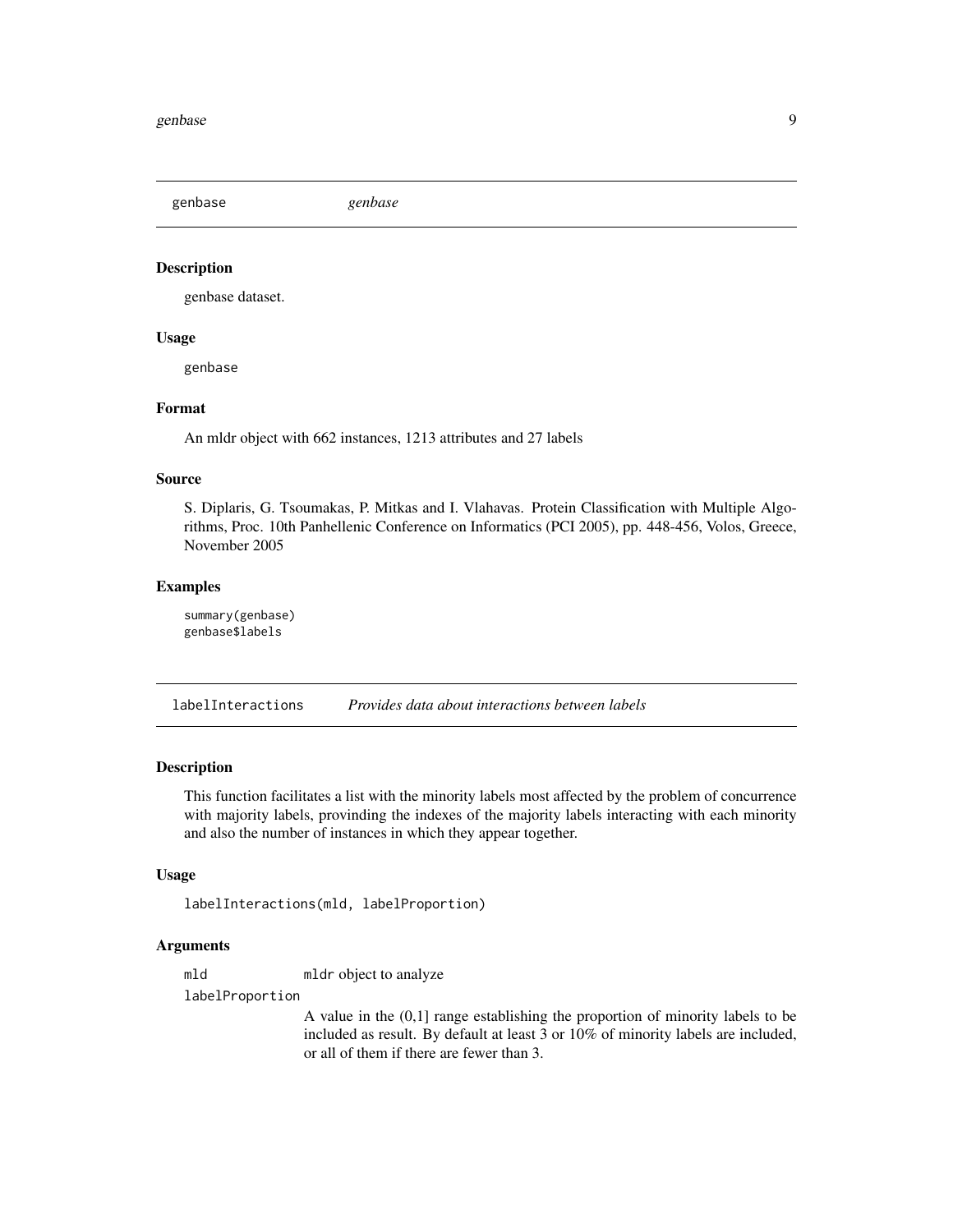## <span id="page-9-0"></span>Value

A list with two slots, indexes and interactions. The former contains the indexes of the minority labels, sorted from higher to lower SCUMBLE metric. The latter will provide an element for each of the previous labels, communicating the indexes of the majority labels it interacts with and the number of samples in which they appear together.

## See Also

[remedial](#page-20-1), [concurrenceReport](#page-6-1)

#### Examples

library(mldr) labelInteractions(birds)

<span id="page-9-1"></span>mldr *Creates an object representing a multilabel dataset*

#### Description

Reads a multilabel dataset from a file and returns an mldr object containing the data and additional measures. The file has to be in ARFF format. The label information could be in a separate XML file (MULAN style) or in the the arff header (MEKA style)

#### Usage

```
mldr(filename, use_xml = TRUE, auto_extension = TRUE, xml_file,
  label_indices, label_names, label_amount,
  force_read_from_file = !all(c(missing(xml_file), missing(label_indices),
 missing(label_names), missing(label_amount), use_xml, auto_extension)), ...)
```
#### Arguments

| filename       | Name of the dataset                                                                                               |
|----------------|-------------------------------------------------------------------------------------------------------------------|
| $use\_xm1$     | Specifies whether to use an associated XML file to identify the labels. Defaults<br>to TRUE                       |
| auto_extension | Specifies whether to add the '.arff' and '.xml' extensions to the filename where<br>appropriate. Defaults to TRUE |
| xml_file       | Path to the XML file. If not provided, the filename ending in ".xml" will be<br>assumed                           |
| label_indices  | Optional vector containing the indices of the attributes that should be read as<br>labels                         |
| label_names    | Optional vector containing the names of the attributes that should be read as<br>labels                           |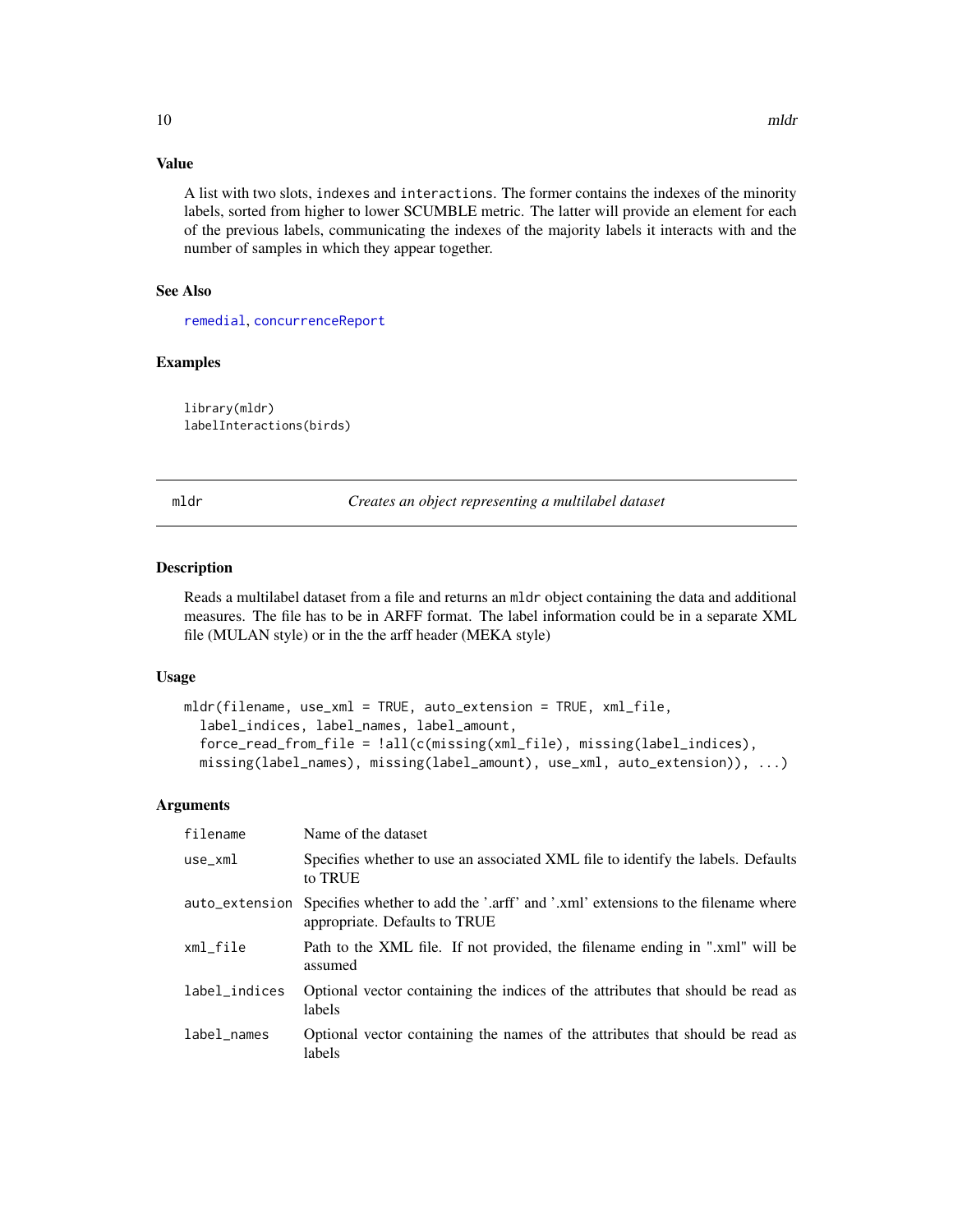#### <span id="page-10-0"></span>mldrGUI 11

| label_amount         | Optional parameter indicating the number of labels in the dataset, which will be                                                              |
|----------------------|-----------------------------------------------------------------------------------------------------------------------------------------------|
|                      | taken from the last attributes of the dataset                                                                                                 |
| force_read_from_file |                                                                                                                                               |
|                      | Set this parameter to TRUE to always read from a local file, or set it to FALSE<br>to look for the dataset within the 'mldr.datasets' package |
| $\cdots$             | Extra parameters to be passed to 'read arff'                                                                                                  |

## Value

An mldr object containing the multilabel dataset

## See Also

[mldr\\_from\\_dataframe](#page-13-1), [read.arff](#page-19-1), [summary.mldr](#page-22-1)

## Examples

```
library(mldr)
## Not run:
# Read "yeast.arff" and labels from "yeast.xml"
mymld <- mldr("yeast")
# Read "yeast.arff" and labels from "yeast.xml", converting categorical
# attributes to factors
mymld <- mldr("yeast", stringsAsFactors = TRUE)
# Read "yeast-tra.arff" and labels from "yeast.xml"
mymld <- mldr("yeast-tra", xml_file = "yeast.xml")
# Read "yeast.arff" specifying the amount of attributes to be used as labels
mymld <- mldr("yeast", label_amount = 14)
# Read MEKA style dataset, without XML file and giving extension
mymld <- mldr("IMDB.arff", use_xml = FALSE, auto_extension = FALSE)
## End(Not run)
```
mldrGUI *Launches the web-based GUI for mldr*

### Description

Loads an interactive user interface in the web browser, built using R shiny.

#### Usage

mldrGUI()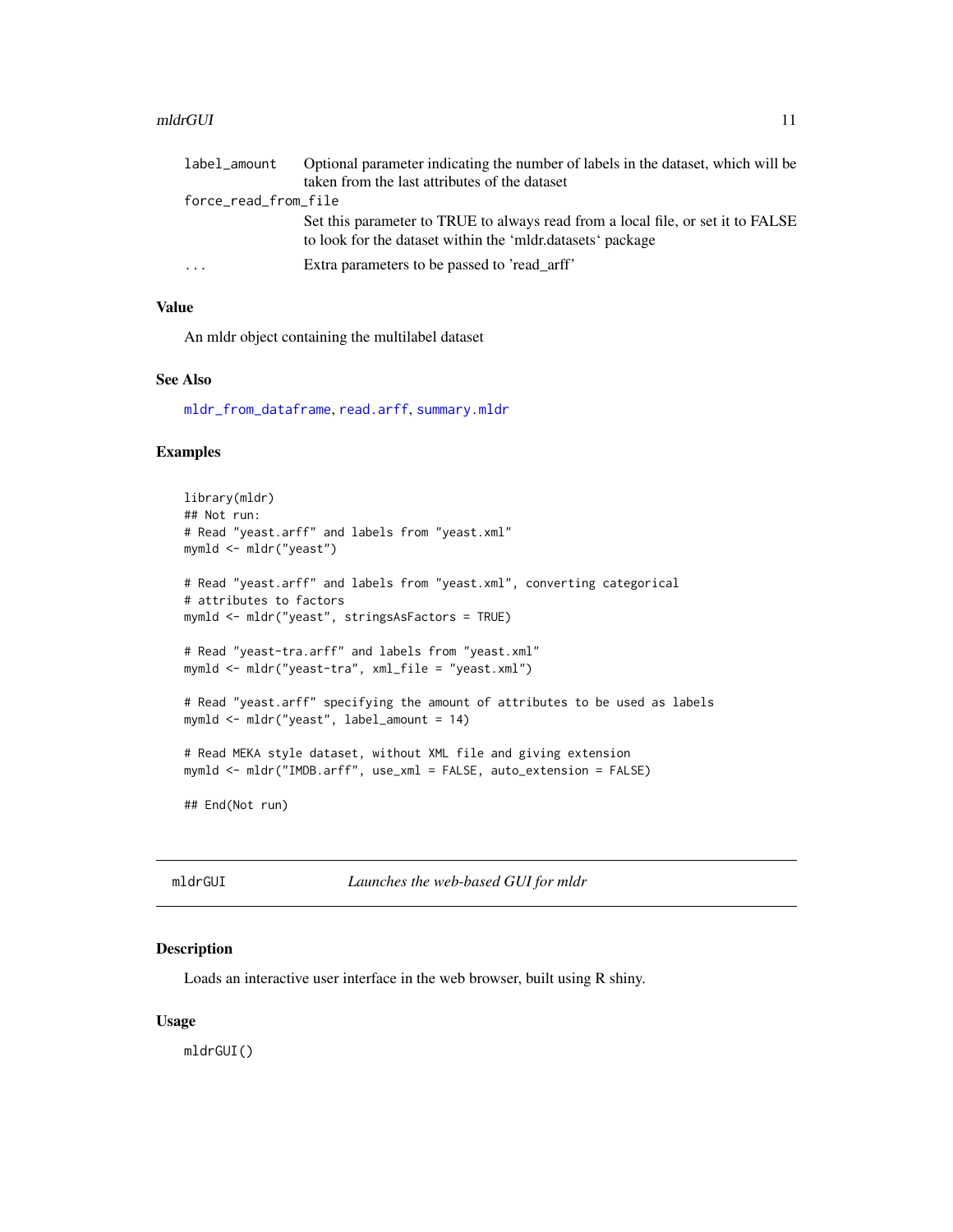## <span id="page-11-0"></span>Details

The **mldr** package provides a basic, Shiny-based GUI to work with multilabel datasets. You have to install the shiny package to be able to use this GUI.

The user interface allows working with any of the previous loaded datasets, as well as loading new ones. The GUI is structured into the following pages:

- Main: This page is divided into two sections. The one at the left can be used to choose a previously loaded dataset, as well as to load datasets from files. The right part shows some basic statistics about the selected multilabel dataset.
- Labels: This page shows a table containing for each label its name, index, count, relative frequency and imbalance ratio (IRLbl). The page also includes a bar plot of the label frequency. The range of labels in the plot can be customized.
- Labelsets: This page shows a table containing for each labelset its representation and a counter.
- Attributes: This page shows a table containing for each attribute its name, type and a summary of its values.
- Concurrence: This page shows for each label the number of instances in which it appears and its mean SCUMBLE measure, along with a plot that shows the level of concurrence among the selected labels. Clicking the labels in the table makes it possible to add/remove them from the plot.

The tables shown in these pages can be sorted by any of its fields, as well as filtered. The content of the tables can be copied to clipboard, printed and saved in CSV and Microsoft Excel format.

#### Value

Nothing

#### Examples

```
## Not run:
library(mldr)
mldrGUI()
```
## End(Not run)

<span id="page-11-1"></span>mldr\_evaluate *Evaluate predictions made by a multilabel classifier*

## Description

Taking as input an mldr object and a matrix with the predictions given by a classifier, this function evaluates the classifier performance through several multilabel metrics.

#### Usage

```
mldr_evaluate(mldr, predictions, threshold = 0.5)
```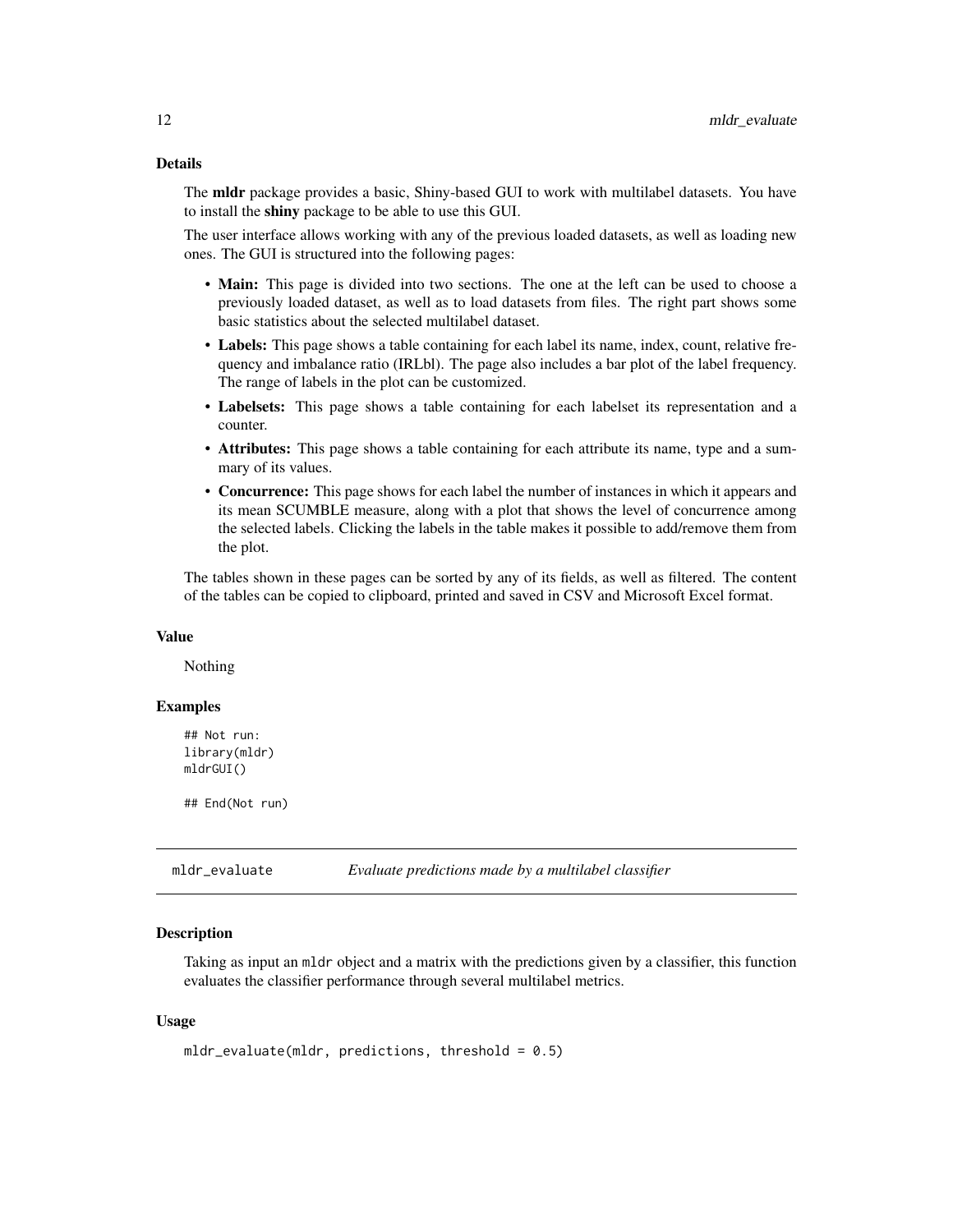## <span id="page-12-0"></span>mldr\_evaluate 13

## Arguments

| mldr        | Object of "mldr" class containing the instances to evaluate                                                                    |
|-------------|--------------------------------------------------------------------------------------------------------------------------------|
| predictions | Matrix with the labels predicted for each instance in the mldr parameter. Each<br>element should be a value into $[0,1]$ range |
| threshold   | Threshold to use to generate bipartition of labels. By default the value 0.5 is<br>used                                        |

#### Value

A list with multilabel predictive performance measures. The items in the list will be

- accuracy
- example\_auc
- average\_precision
- coverage
- fmeasure
- hamming\_loss
- macro\_auc
- macro\_fmeasure
- macro\_precision
- macro\_recall
- micro\_auc
- micro\_fmeasure
- micro\_precision
- micro\_recall
- one\_error
- precision
- ranking\_loss
- recall
- subset\_accuracy
- roc

The roc element corresponds to a roc object associated to the MicroAUC value. This object can be given as input to plot for plotting the ROC curve The example\_auc, macro\_auc, micro\_auc and roc members will be NULL if the pROC package is not installed.

## See Also

[mldr](#page-9-1), [Basic metrics,](#page-4-1) [Averaged metrics,](#page-2-1) [Ranking-based metrics,](#page-17-1) [roc.mldr](#page-21-1)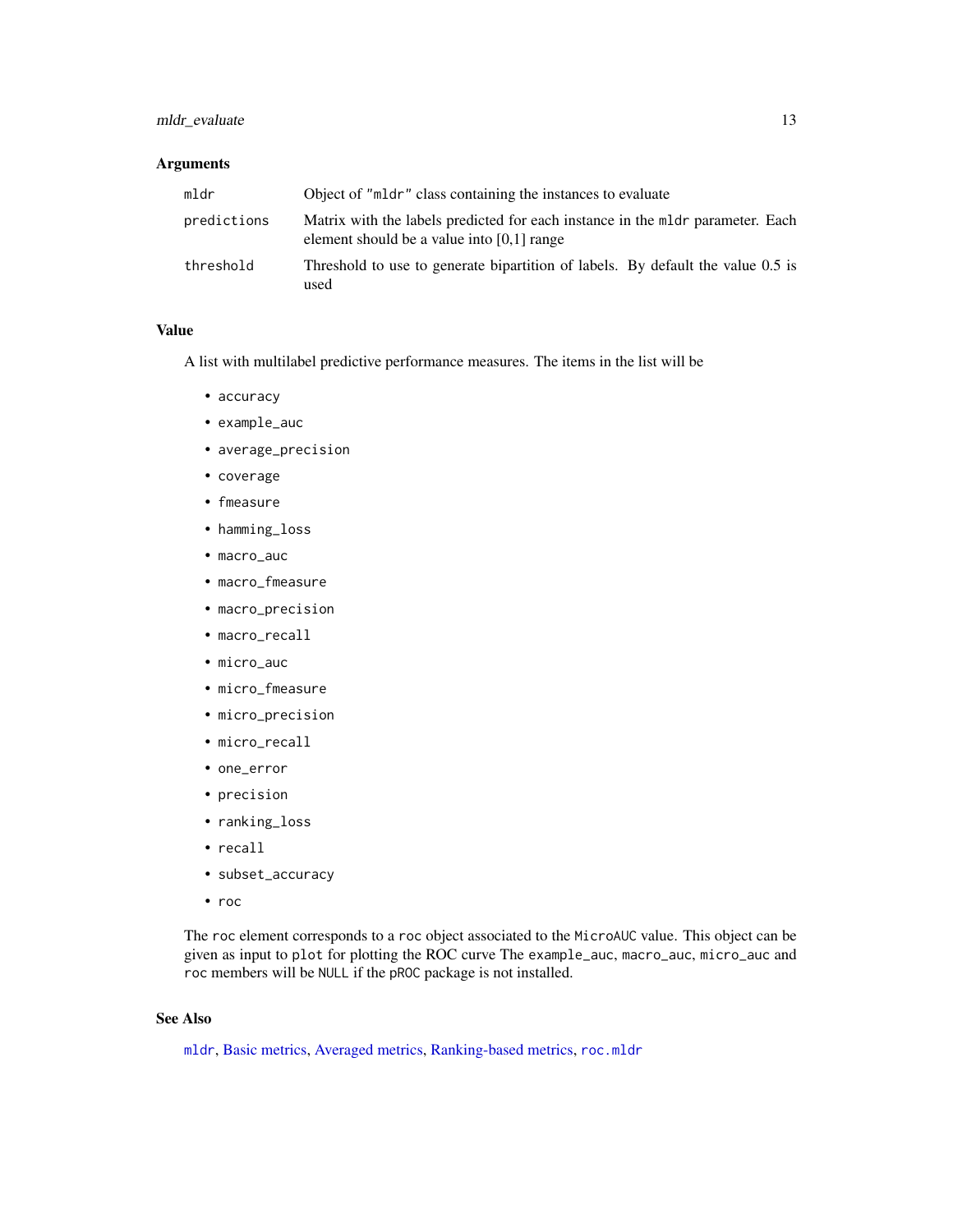#### Examples

```
## Not run:
library(mldr)
# Get the true labels in emotions
predictions <- as.matrix(emotions$dataset[, emotions$labels$index])
# and introduce some noise (alternatively get the predictions from some classifier)
noised_labels <- cbind(sample(1:593, 200, replace = TRUE), sample(1:6, 200, replace = TRUE))
predictions[noised_labels] <- sample(0:1, 100, replace = TRUE)
# then evaluate predictive performance
res <- mldr_evaluate(emotions, predictions)
str(res)
plot(res$roc, main = "ROC curve for emotions")
## End(Not run)
```
<span id="page-13-1"></span>mldr\_from\_dataframe *Generates an mldr object from a data.frame and a vector with label indices*

## Description

This function creates a new mldr object from the data stored in a data.frame, taking as labels the columns pointed by the indexes given in a vector.

#### Usage

mldr\_from\_dataframe(dataframe, labelIndices, attributes, name)

#### Arguments

| dataframe    | The data. frame containing the dataset attributes and labels.                                                                                                                         |
|--------------|---------------------------------------------------------------------------------------------------------------------------------------------------------------------------------------|
| labelIndices | Vector containing the indices of attributes acting as labels. Usually the labels<br>will be at the end (right-most columns) or the beginning (left-most columns) of<br>the data.frame |
| attributes   | Vector with the attributes type, as returned by the attributes member of an<br>mldr object. By default the type of the data.frame columns will be used.                               |
| name         | Name of the dataset. The name of the dataset given as first parameter will be<br>used by default                                                                                      |

#### Value

An mldr object containing the multilabel dataset

#### See Also

[mldr](#page-9-1), [summary.mldr](#page-22-1)

<span id="page-13-0"></span>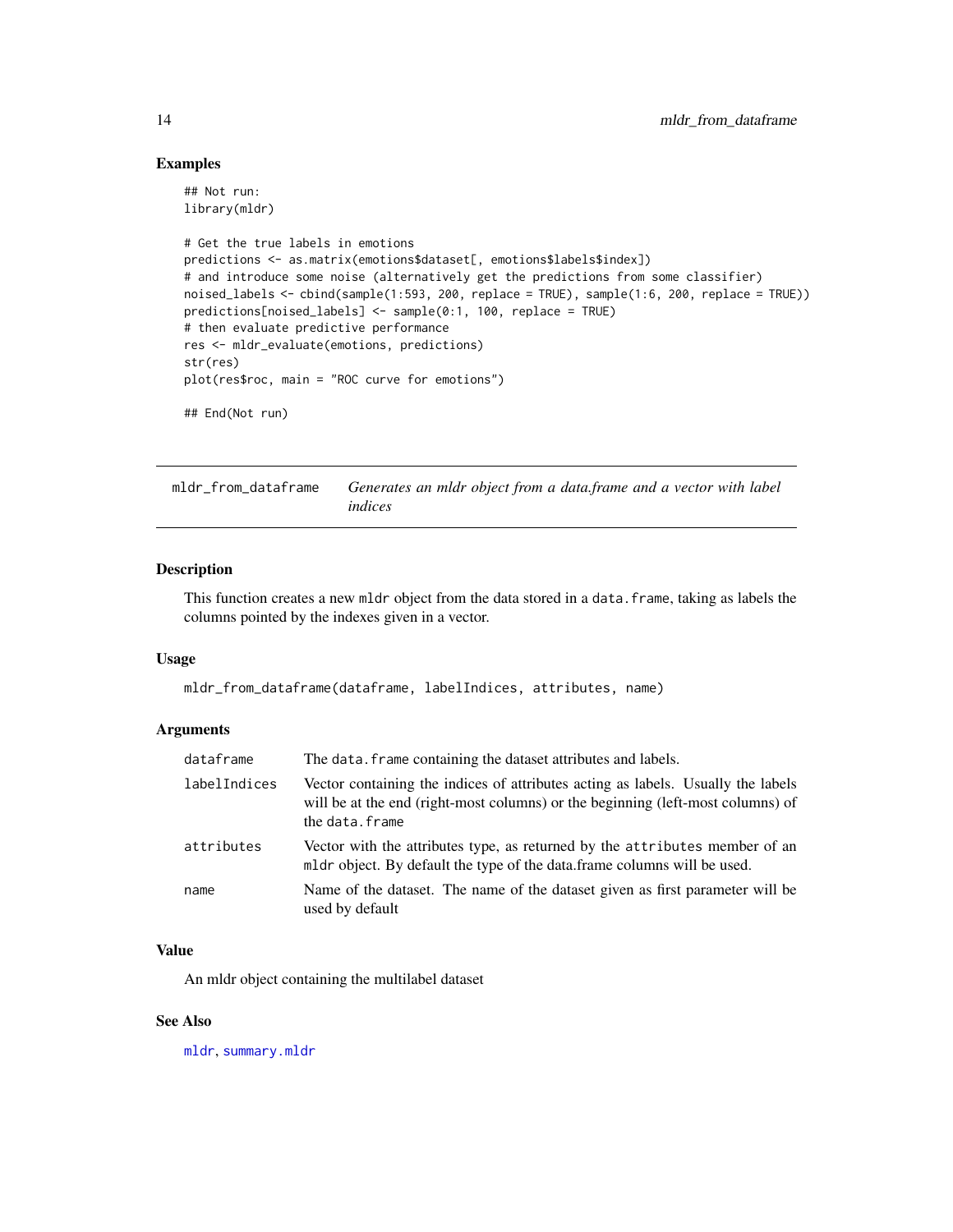## <span id="page-14-0"></span>mldr\_to\_labels 15

#### Examples

library(mldr)

```
df <- data.frame(matrix(rnorm(1000), ncol = 10))
df$Label1 <- c(sample(c(\theta,1), 100, replace = TRUE))df$Label2 <- c(sample(c(0,1), 100, replace = TRUE))
mymldr <- mldr_from_dataframe(df, labelIndices = c(11, 12), name = "testMLDR")
```

```
summary(mymldr)
```
<span id="page-14-1"></span>mldr\_to\_labels *Label matrix of an MLD*

#### Description

Extracts a matrix with the true 0-1 assignment of labels of an "mldr" object.

#### Usage

mldr\_to\_labels(mldr)

### Arguments

mldr "mldr" object.

## Value

Numeric matrix of labels.

## See Also

[Basic metrics,](#page-4-1) [Averaged metrics,](#page-2-1) [Ranking-based metrics.](#page-17-1)

mldr\_transform *Transformns an MLDR into binary or multiclass datasets*

## Description

Transforms an mldr object into one or serveral binary or multiclass datasets, returning them as data.frame objects

#### Usage

```
mldr_transform(mldr, type = "BR", labels)
```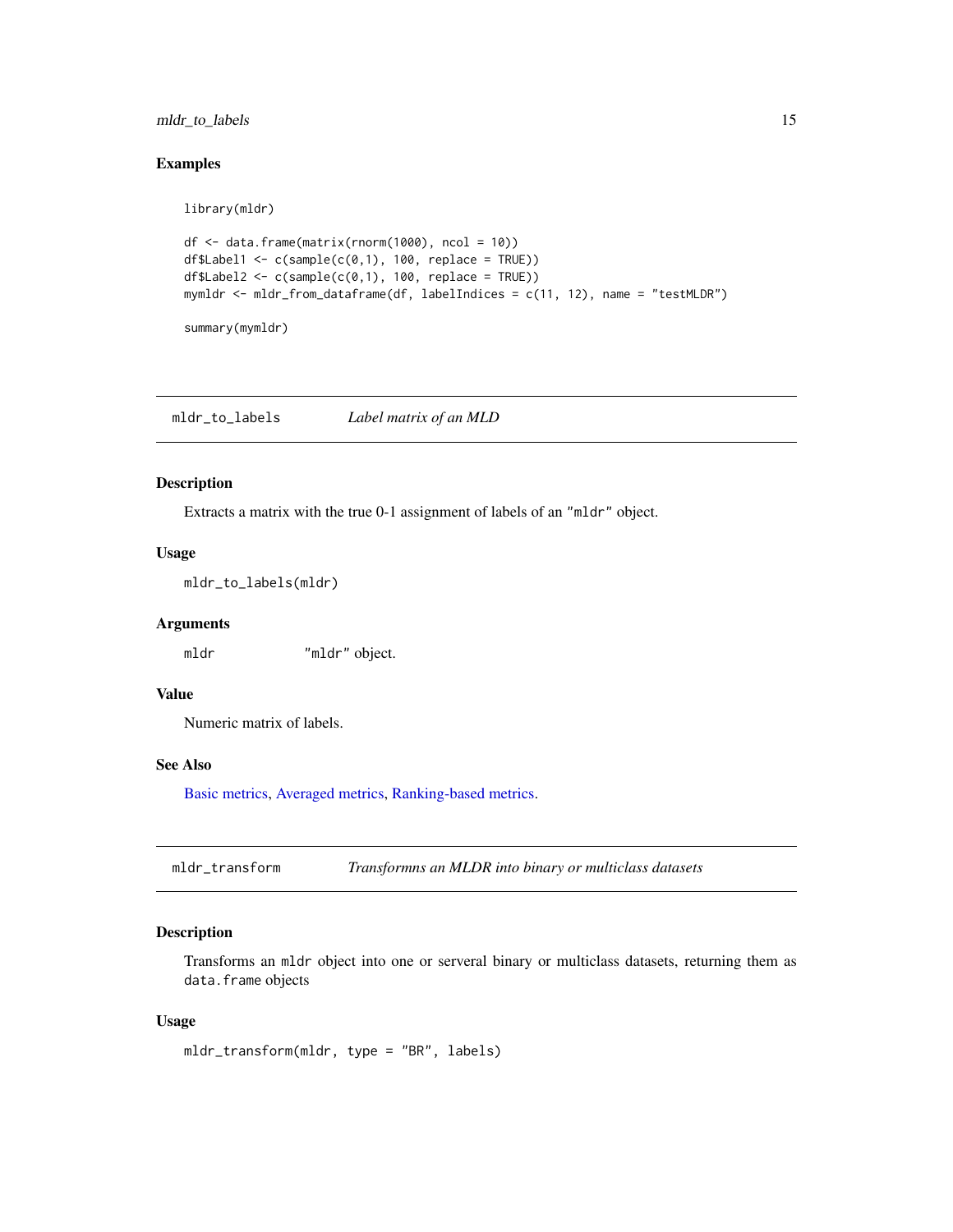## <span id="page-15-0"></span>Arguments

| mldr   | The midr object to transform                                                                                |
|--------|-------------------------------------------------------------------------------------------------------------|
| type   | Indicates the type of transformation to apply. Possible types are:                                          |
|        | • "BR" Produces one or more binary datasets, each one with one label                                        |
|        | • "LP" Produces a multiclass dataset using each labelset as class label                                     |
| labels | Vector with the label indexes to include in the transformation. All labels will be<br>used if not specified |

#### Value

A list of data.frames containing the resulting datasets (for BR) or a data.frame with the dataset (for LP). The result is no longer an mldr object, but a plain data. frame

#### Examples

```
library(mldr)
emotionsbr <- mldr_transform(emotions, type = "BR")
emotionslp <- mldr_transform(emotions, type = "LP")
```
plot.mldr *Generates graphic representations of an mldr object*

## Description

Generates graphic representations of an mldr object

## Usage

```
## S3 method for class 'mldr'
plot(x, type = "LC", labelCount, labelIndices, title,
  ask = length(type) > prod(par("mfcol")), ...)
```
## Arguments

| x    | The midr object whose features are to be drawn                                                                             |
|------|----------------------------------------------------------------------------------------------------------------------------|
| type | Indicates the type(s) of plot to be produced. Possible types are:                                                          |
|      | • "LC" Draws a circular plot with sectors representing each label and links<br>between them depicting label co-occurrences |
|      | • "LH" for label histogram                                                                                                 |
|      | • "LB" for label bar plot                                                                                                  |
|      | • "CH" for cardinality histogram                                                                                           |
|      | • "AT" for attributes by type pie chart                                                                                    |
|      | • "LSH" for labelset histogram                                                                                             |
|      | • "LSB" for labelset bar plot                                                                                              |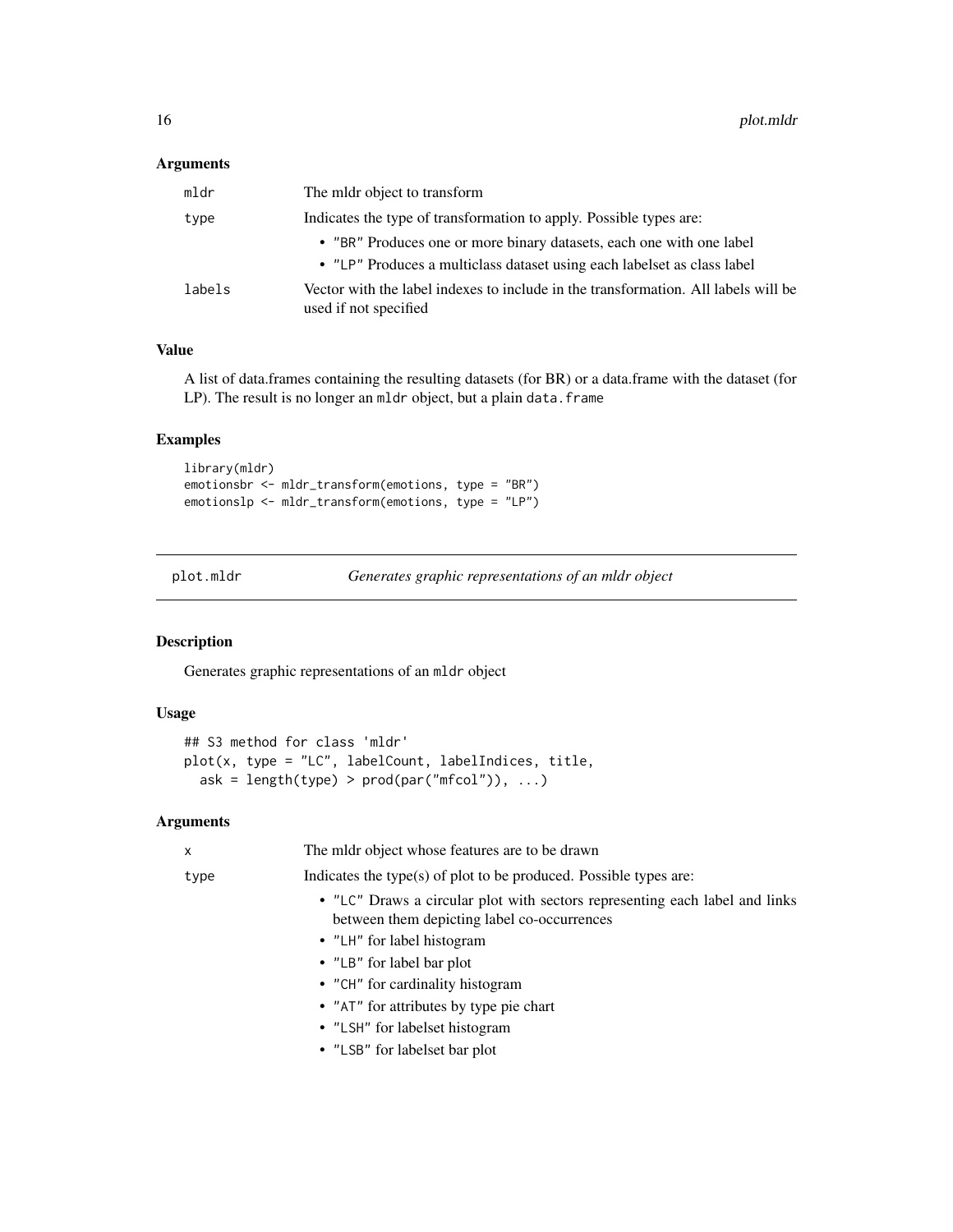#### <span id="page-16-0"></span>print.mldr that the contract of the contract of the contract of the contract of the contract of the contract of the contract of the contract of the contract of the contract of the contract of the contract of the contract o

| labelCount   | Samples the labels in the dataset to show information of only labelCount of<br>them                 |
|--------------|-----------------------------------------------------------------------------------------------------|
| labelIndices | Establishes the labels to be shown in the plot                                                      |
| title        | A title to be shown above the plot. Defaults to the name of the dataset passed as<br>first argument |
| ask          | Specifies whether to pause the generation of plots after each one                                   |
| $\cdot$      | Additional parameters to be given to barplot, hist, etc.                                            |

## Examples

```
library(mldr)
## Not run:
# Label concurrence plot
plot(genbase, type = "LC") # Plots all labels
plot(genbase) # Same as above
plot(genbase, title = "genbase dataset", color.function = heat.colors) # Changes the title and color
plot(genbase, labelCount = 10) # Randomly selects 10 labels to plot
plot(genbase, labelIndices = genbase$labels$index[1:10]) # Plots info of first 10 labels
# Label bar plot
plot(emotions, type = "LB", col = terrain.colors(emotions$measures$num.labels))
# Label histogram plot
plot(emotions, type = "LH")
# Cardinality histogram plot
plot(emotions, type = "CH")
# Attributes by type
plot(emotions, type = "AT", cex = 0.85)
# Labelset histogram
plot(emotions, type = "LSH")
## End(Not run)
```
<span id="page-16-1"></span>print.mldr *Prints the mldr content*

## Description

Prints the mldr object data, including input attributs and output labels

## Usage

```
## S3 method for class 'mldr'
print(x, \ldots)
```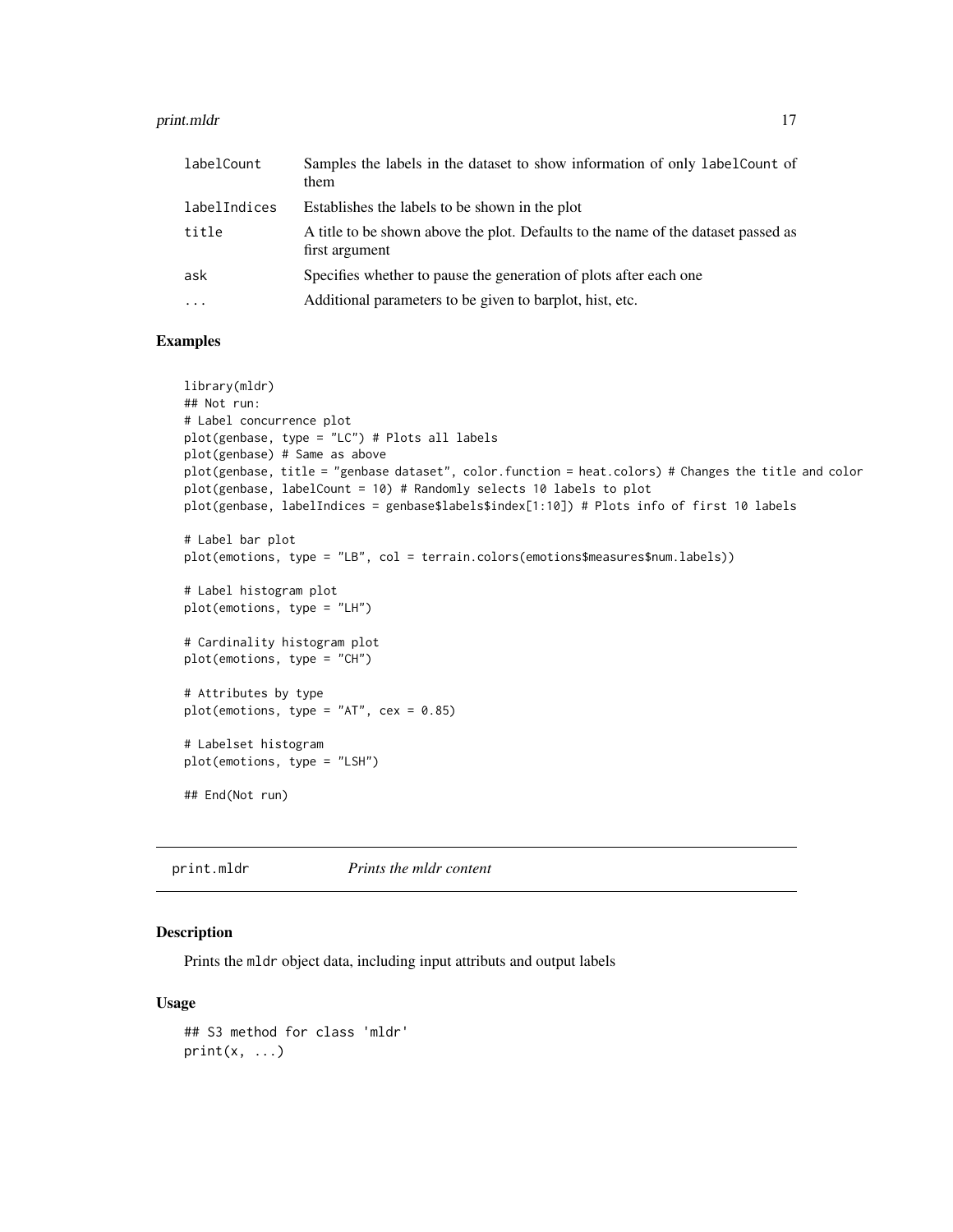## <span id="page-17-0"></span>Arguments

| X        | Object whose data are to be printed        |
|----------|--------------------------------------------|
| $\cdots$ | Additional parameters to be given to print |

## See Also

[mldr](#page-9-1), [summary.mldr](#page-22-1)

## Examples

library(mldr)

emotions print(emotions) # Same as above

<span id="page-17-1"></span>Ranking-based metrics *Multi-label ranking-based evaluation metrics*

## Description

Functions that compute ranking-based metrics, given a matrix of true labels and a matrix of predicted probabilities.

#### Usage

```
average_precision(true_labels, predictions, ...)
```
one\_error(true\_labels, predictions)

coverage(true\_labels, predictions, ...)

ranking\_loss(true\_labels, predictions)

macro\_auc(true\_labels, predictions, undefined\_value = 0.5, na.rm = FALSE)

micro\_auc(true\_labels, predictions)

example\_auc(true\_labels, predictions, undefined\_value = 0.5, na.rm = FALSE)

## Arguments

| true labels | Matrix of true labels, columns corresponding to labels and rows to instances. |
|-------------|-------------------------------------------------------------------------------|
| predictions | Matrix of probabilities predicted by a classifier.                            |
| $\cdot$     | Additional parameters to be passed to the ranking function.                   |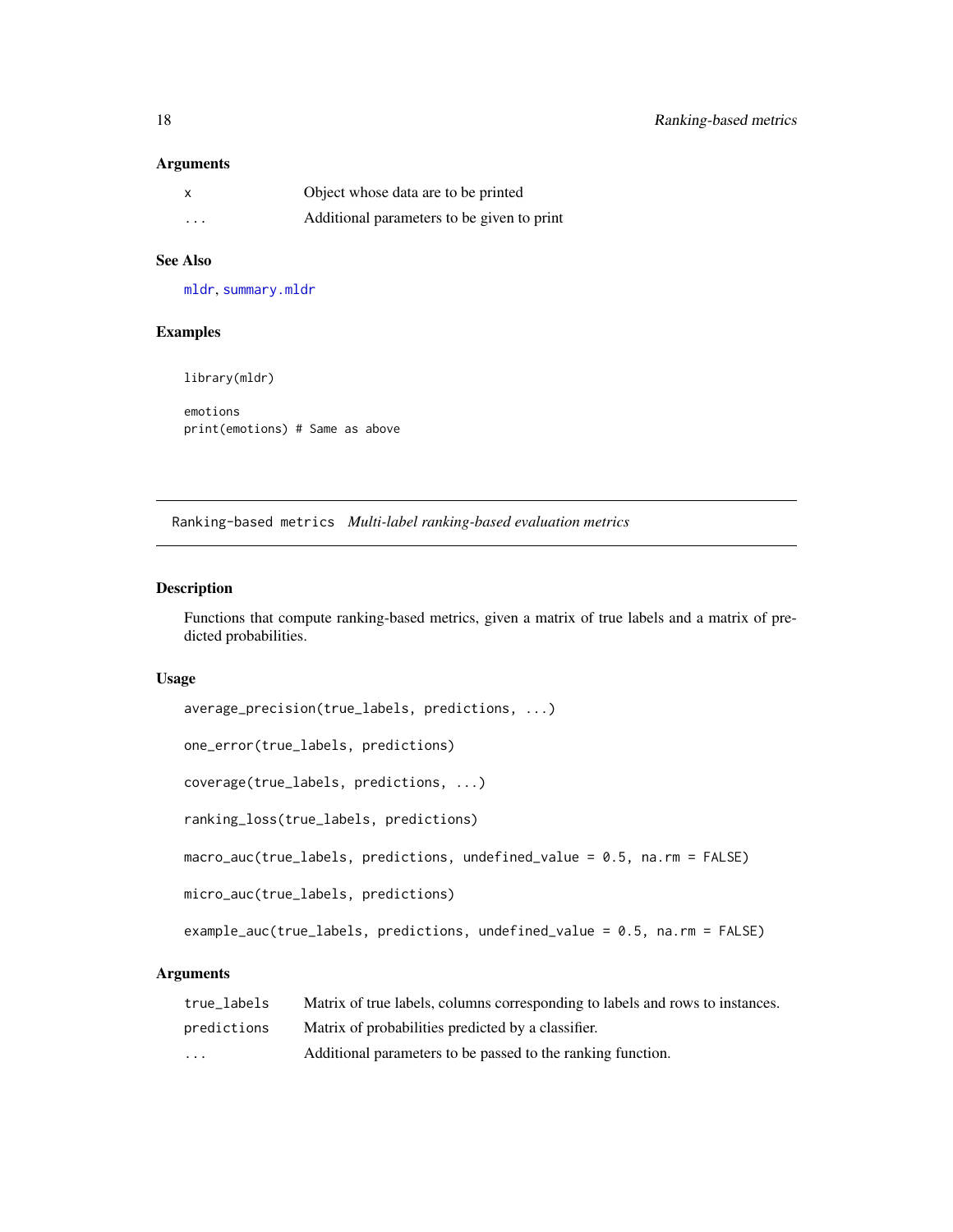<span id="page-18-0"></span>

| undefined_value |                                                                                                                                                |
|-----------------|------------------------------------------------------------------------------------------------------------------------------------------------|
|                 | A default value for the cases when macro-averaged and example-averaged AUC<br>encounter undefined (not computable) values, e.g. 0, 0.5, or NA. |
| na.rm           | Logical specifying whether to ignore undefined values when undefined value<br>is set to NA.                                                    |

## Details

#### Available metrics in this category

- average\_precision: Example and ranking based average precision (how many steps have to be made in the ranking to reach a certain relevant label, averaged by instance)
- coverage: Example and ranking based coverage (how many steps have to be made in the ranking to cover all the relevant labels, averaged by instance)
- example\_auc: Example based Area Under the Curve ROC (averaged by instance)
- macro\_auc: Label and ranking based Area Under the Curve ROC (macro-averaged by label)
- micro\_auc: Label and ranking based Area Under the Curve ROC (micro-averaged)
- one\_error: Example and ranking based one-error (how many times the top-ranked label is not a relevant label, averaged by instance)
- ranking\_loss: Example and ranking based ranking-loss (how many times a non-relevant label is ranked above a relevant one, evaluated for all label pairs and averaged by instance)

#### Breaking ties in rankings

The additional ties\_method parameter for the ranking function is passed to R's own rank. It accepts the following values:

- "average"
- "first"
- "last"
- "random"
- "max"
- "min"

See [rank](#page-0-0) for information on the effect of each parameter. The default behavior in mldr corresponds to value "last", since this is the behavior of the ranking method in MULAN, in order to facilitate fair comparisons among classifiers over both platforms.

#### Value

Atomical numeric vector specifying the resulting performance metric value.

## See Also

[mldr\\_evaluate](#page-11-1), [mldr\\_to\\_labels](#page-14-1)

Other evaluation metrics: [Averaged metrics](#page-0-0), [Basic metrics](#page-0-0)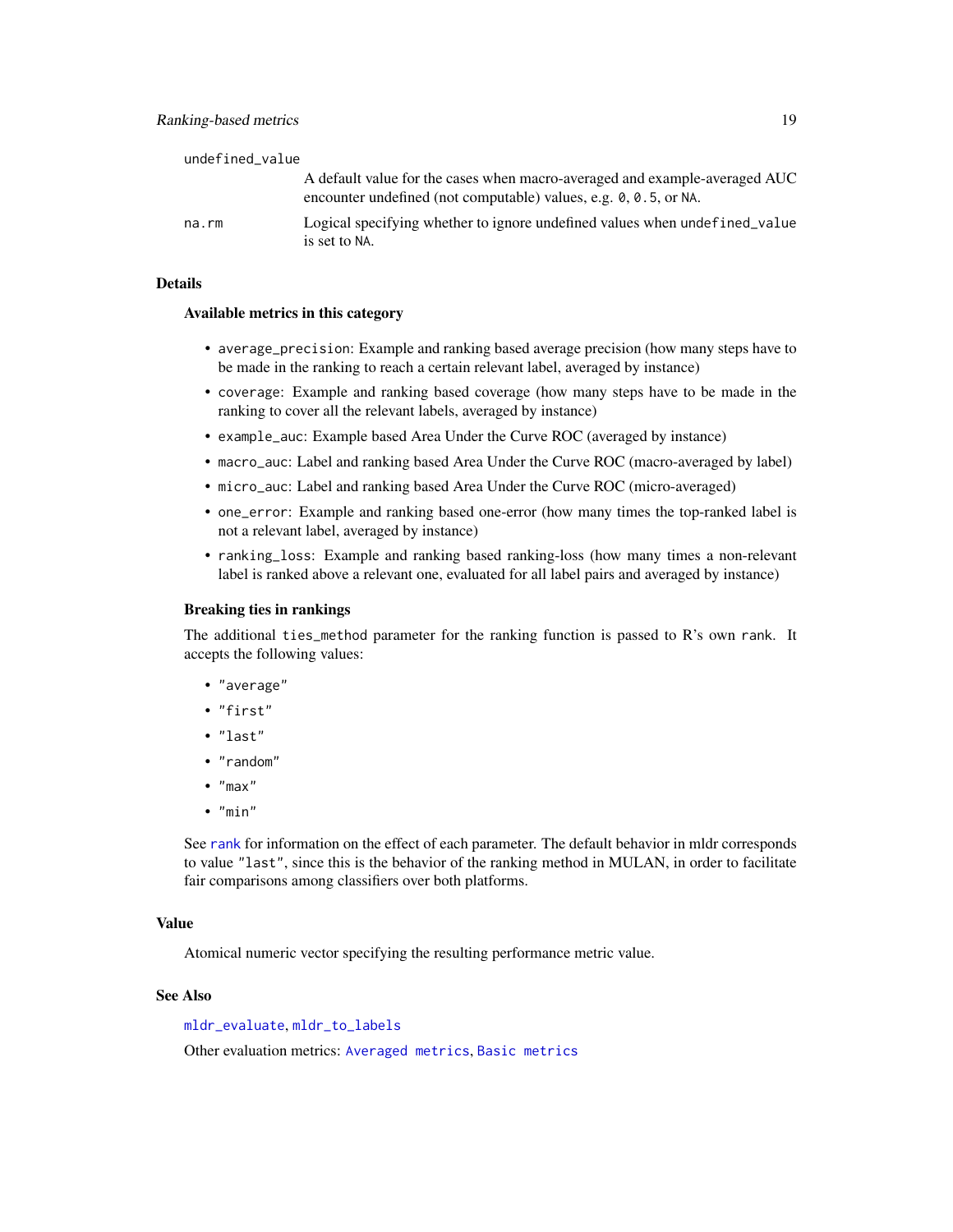#### Examples

```
true_labels <- matrix(c(
1,1,1,
0,0,0,
1,0,0,
1,1,1,
0,0,0,
1,0,0
), ncol = 3, byrow = TRUE)
predicted_probs <- matrix(c(
.6,.5,.9,
.0,.1,.2,
.8,.3,.2,
.7,.9,.1,
.7,.3,.2,
.1,.8,.3
), ncol = 3, byrow = TRUE)
# by default, labels with same ranking are assigned ascending rankings
# in the order they are encountered
coverage(true_labels, predicted_probs)
# in the following, labels with same ranking will receive the same,
# averaged ranking
average_precision(true_labels, predicted_probs, ties_method = "average")
# the following will treat all undefined values as 0 (counting them
# for the average)
example_auc(true_labels, predicted_probs, undefined_value = 0)
# the following will ignore undefined values (not counting them for
# the average)
example_auc(true_labels, predicted_probs, undefined_value = NA, na.rm = TRUE)
```
<span id="page-19-1"></span>read.arff *Read an ARFF file*

## **Description**

Reads a multilabel dataset from an ARFF file in Mulan or MEKA and retrieves instances distinguishing attributes corresponding to labels

#### Usage

```
read.arff(filename, use_xml = TRUE, auto_extension = TRUE, xml_file,
  label_indices, label_names, label_amount, ...)
```
#### Arguments

filename Name of the dataset

<span id="page-19-0"></span>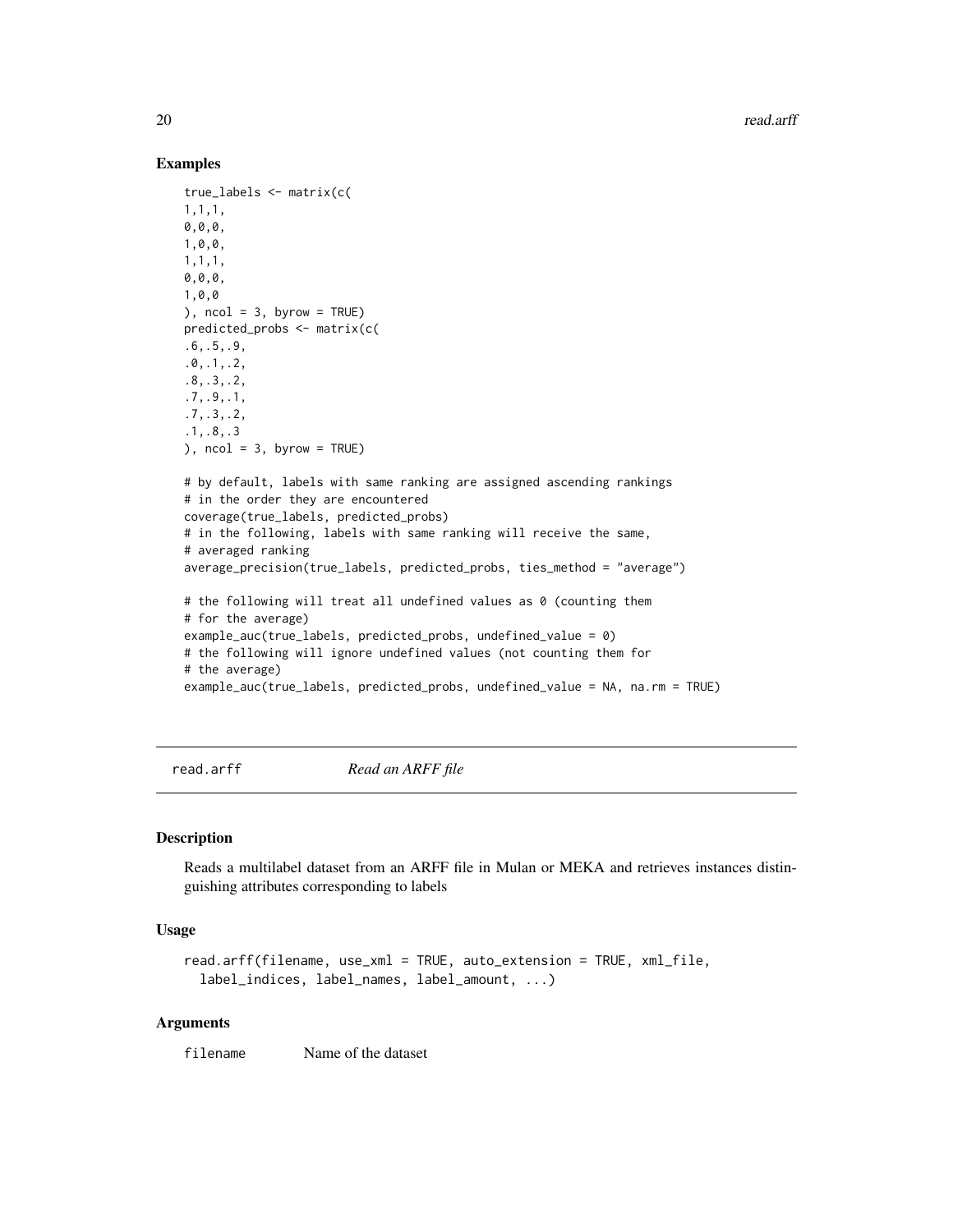#### <span id="page-20-0"></span>remedial 21

| use_xml        | Specifies whether to use an associated XML file to identify the labels. Defaults<br>to TRUE                                       |
|----------------|-----------------------------------------------------------------------------------------------------------------------------------|
| auto_extension | Specifies whether to add the '.arff' and '.xml' extensions to the filename where<br>appropriate. Defaults to TRUE                 |
| xml_file       | Path to the XML file. If not provided, the filename ending in ".xml" will be<br>assumed                                           |
| label_indices  | Optional vector containing the indices of the attributes that should be read as<br>labels                                         |
| label_names    | Optional vector containing the names of the attributes that should be read as<br>labels                                           |
| label_amount   | Optional parameter indicating the number of labels in the dataset, which will be<br>taken from the last attributes of the dataset |
| $\ddots$       | Extra parameters that will be passed to the parsers. Currently only the option<br>stringsAsFactors is available                   |

#### Value

A list containing four members: dataframe containing the dataset, labelIndices specifying the indices of the attributes that correspond to labels, attributes containing name and type of each attribute and name of the dataset.

## See Also

[mldr\\_from\\_dataframe](#page-13-1), [mldr](#page-9-1)

#### Examples

```
library(mldr)
## Not run:
# Read "yeast.arff" and labels from "yeast.xml"
mymld <- read.arff("yeast")
```
## End(Not run)

<span id="page-20-1"></span>remedial *Decouples highly imbalanced labels*

## Description

This function implements the REMEDIAL algorithm. It is a preprocessing algorithm for imbalanced multilabel datasets, whose aim is to decouple frequent and rare classes appearing in the same instance. For doing so, it aggregates new instances to the dataset and edit the labels present in them.

#### Usage

remedial(mld)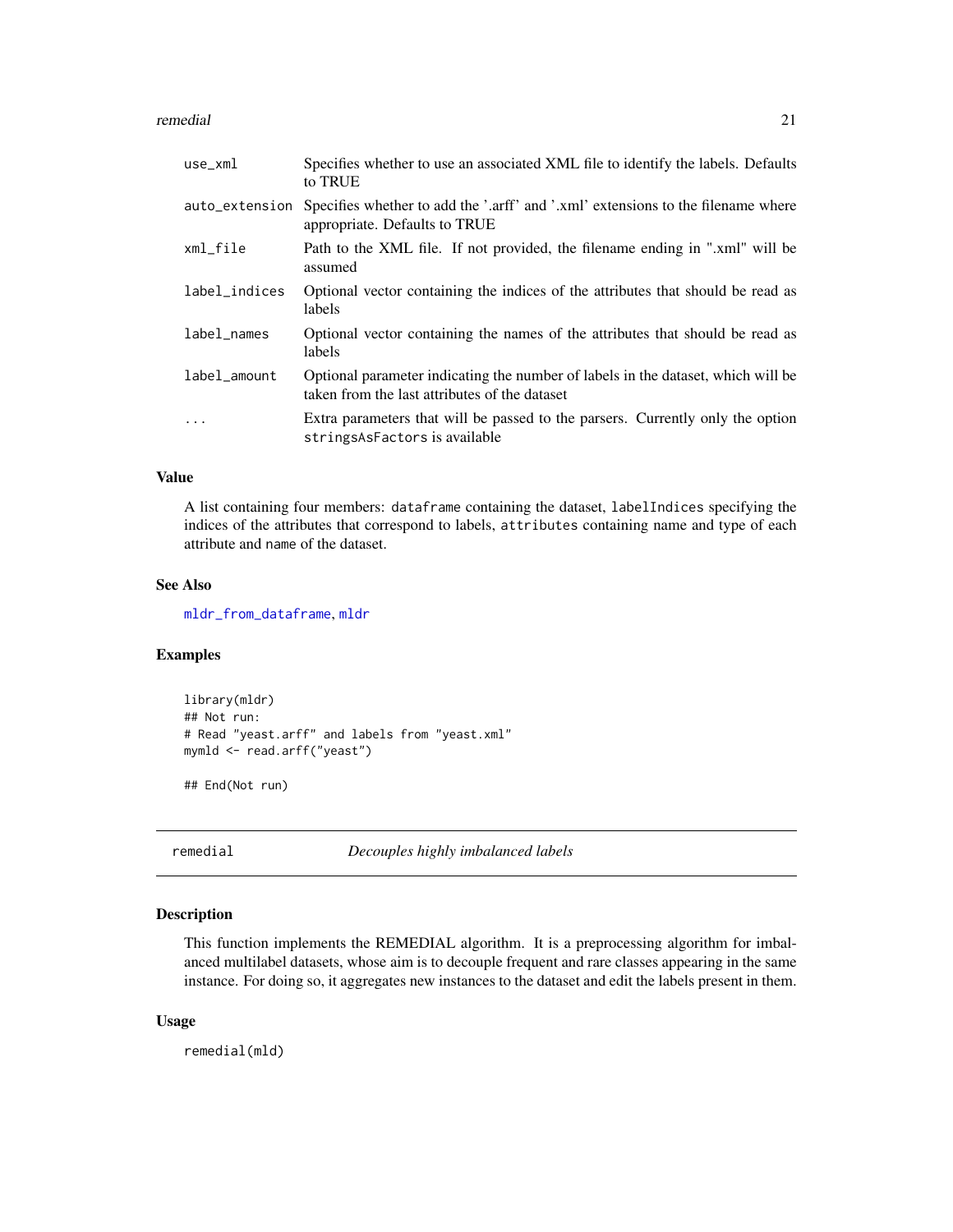#### <span id="page-21-0"></span>Arguments

mld mldr object with the multilabel dataset to preprocess

## Value

An mldr object containing the preprocessed multilabel dataset

## Source

F. Charte, A. J. Rivera, M. J. del Jesus, F. Herrera. "Resampling Multilabel Datasets by Decoupling Highly Imbalanced Labels". Proc. 2015 International Conference on Hybrid Artificial Intelligent Systems (HAIS 2015), pp. 489-501, Bilbao, Spain, 2015

## See Also

[concurrenceReport](#page-6-1), [labelInteractions](#page-8-1)

## Examples

```
library(mldr)
## Not run:
summary(birds)
summary(remedial(birds))
```
## End(Not run)

<span id="page-21-2"></span>roc *ROC curve*

## <span id="page-21-1"></span>Description

Calculates the ROC (Receiver Operating Characteristic) curve for given true labels and predicted ones. The pROC package is needed for this functionality.

#### Usage

```
roc(...)
```

```
## S3 method for class 'mldr'
roc(mldr, predictions, ...)
```
## Arguments

| $\cdots$    | Additional parameters to be passed to the pROC:: roc function. See roc for more<br>information.        |
|-------------|--------------------------------------------------------------------------------------------------------|
| mldr        | An "mldr" object. Its labels will be extracted via mldr_to_labels.                                     |
| predictions | Matrix of predicted labels or probabilities, columns corresponding to labels and<br>rows to instances. |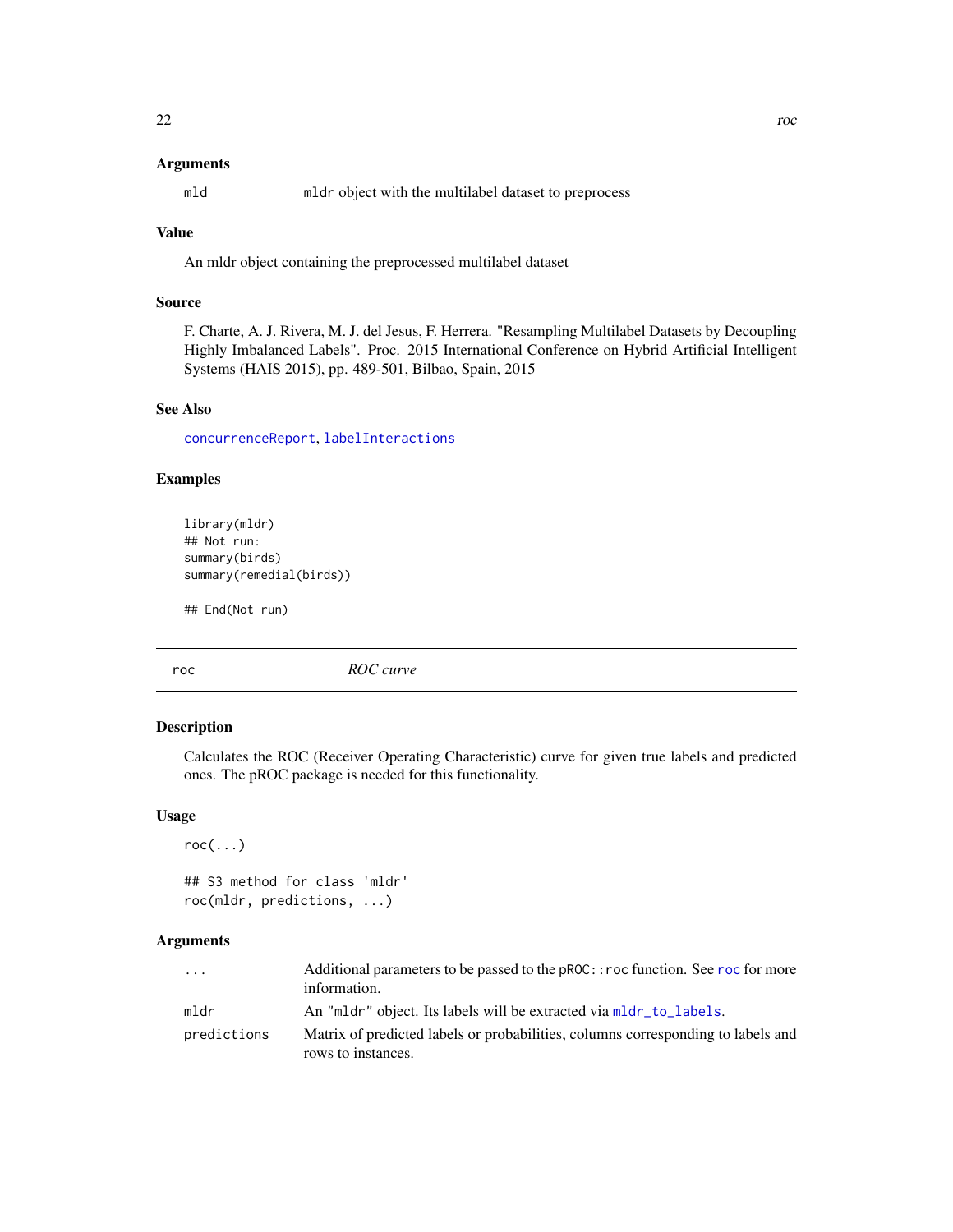## <span id="page-22-0"></span>summary.mldr 23

## Value

ROC object from pROC package.

## See Also

[mldr\\_evaluate](#page-11-1) [roc](#page-21-2)

## <span id="page-22-1"></span>summary.mldr *Provides a summary of measures about the mldr*

## Description

Prints a summary of the measures obtained from the mldr object

## Usage

## S3 method for class 'mldr' summary(object, ...)

## Arguments

| object                  | Object whose measures are to be printed    |
|-------------------------|--------------------------------------------|
| $\cdot$ $\cdot$ $\cdot$ | Additional parameters to be given to print |

## See Also

[mldr](#page-9-1), [print.mldr](#page-16-1)

## Examples

library(mldr)

summary(emotions)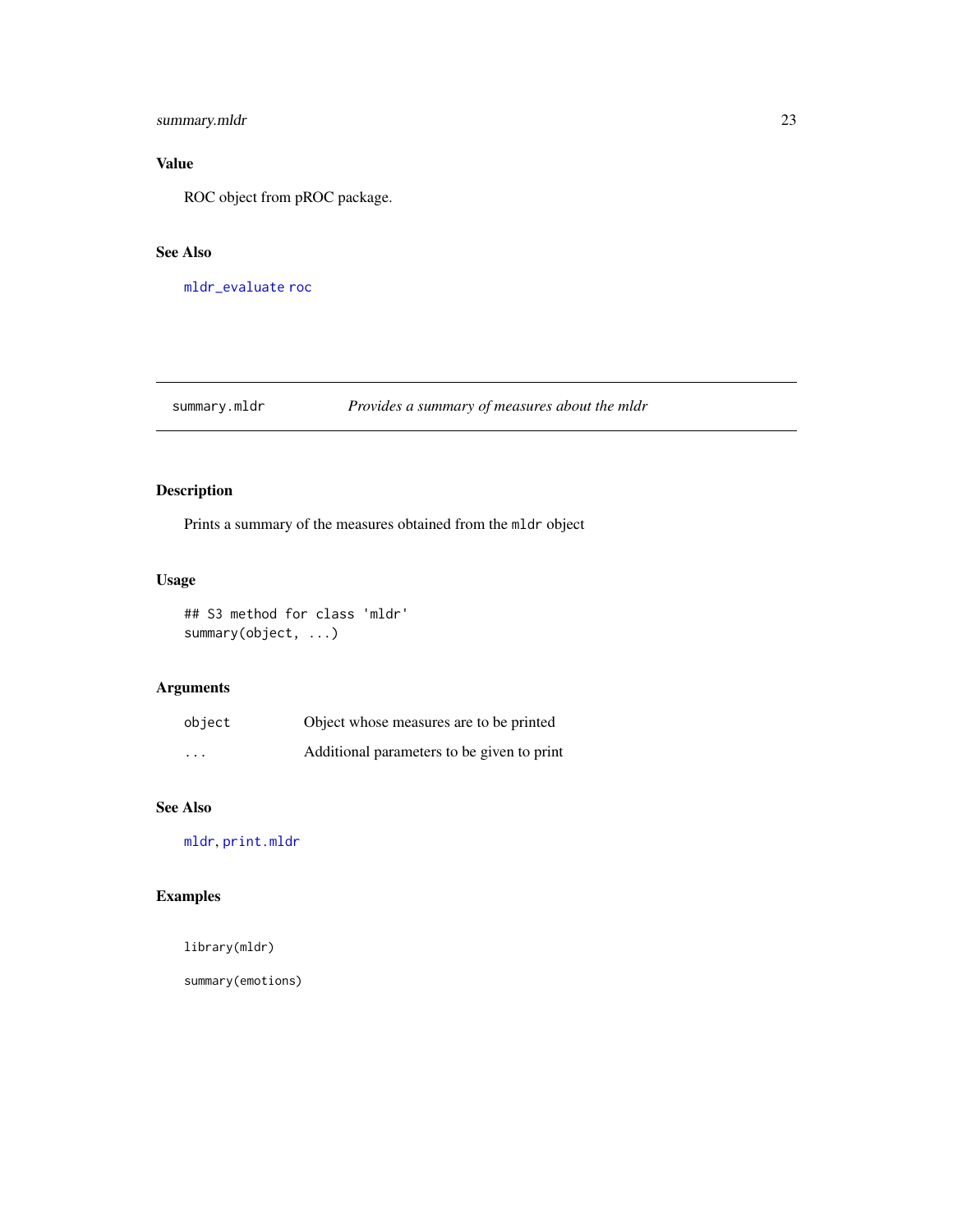<span id="page-23-0"></span>

## Description

Save the mldr content to an ARFF file and the label data to an XML file. If you need faster write, more options and support for other formats, please refer to the [write.mldr](#page-0-0) function in package mldr.datasets.

#### Usage

write\_arff(obj, filename, write.xml = FALSE)

## Arguments

| obi       | The "mldr" object whose content is going to be written   |
|-----------|----------------------------------------------------------|
| filename  | Base name for the files (without extension)              |
| write.xml | TRUE or FALSE, stating if the XML file has to be written |

## See Also

[mldr\\_from\\_dataframe](#page-13-1), [mldr](#page-9-1) In mldr.datasets: [write.mldr](#page-0-0)

## Examples

write\_arff(emotions, "myemotions")

[.mldr *Filter rows in a*mldr *returning a new* mldr

## Description

Generates a new mldr object containing the selected rows from an existent mldr

#### Usage

```
## S3 method for class 'mldr'
mldrObject[rowFilter = T]
```
#### Arguments

| mldrObject | Original mldr object from which some rows are going to be selected |
|------------|--------------------------------------------------------------------|
| rowFilter  | Expression to filter the rows                                      |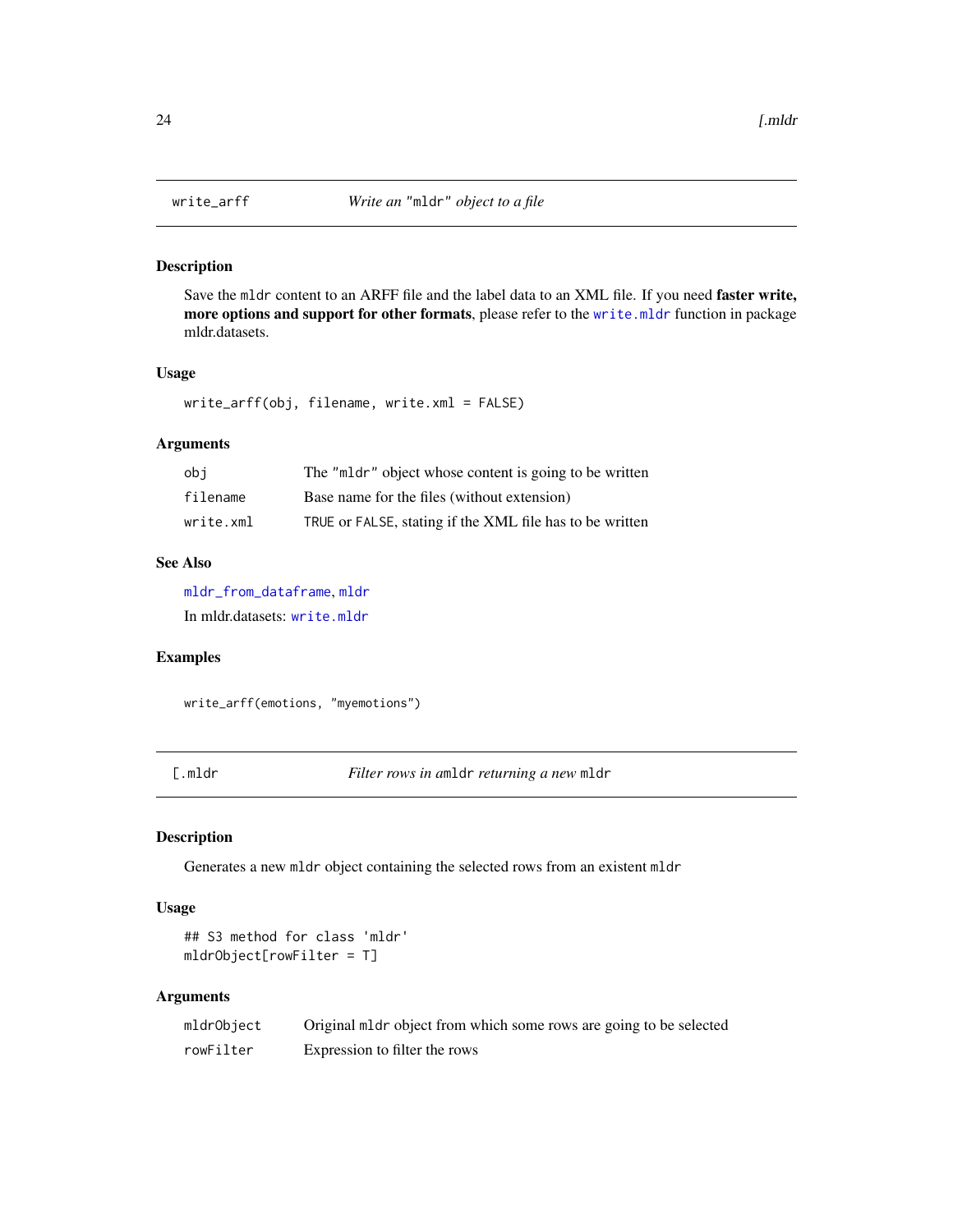#### <span id="page-24-0"></span>[.mldr 25

## Value

A new mldr object with the selected rows

## See Also

[mldr\\_from\\_dataframe](#page-13-1), [==.mldr](#page-2-2), [+.mldr](#page-1-1)

## Examples

library(mldr)

```
highlycoupled <- genbase[.SCUMBLE > 0.05] # Select instances with highly imbalanced coupled labels
summary(highlycoupled) # Compare the selected instances
summary(genbase) # with the traits of the original MLD
```